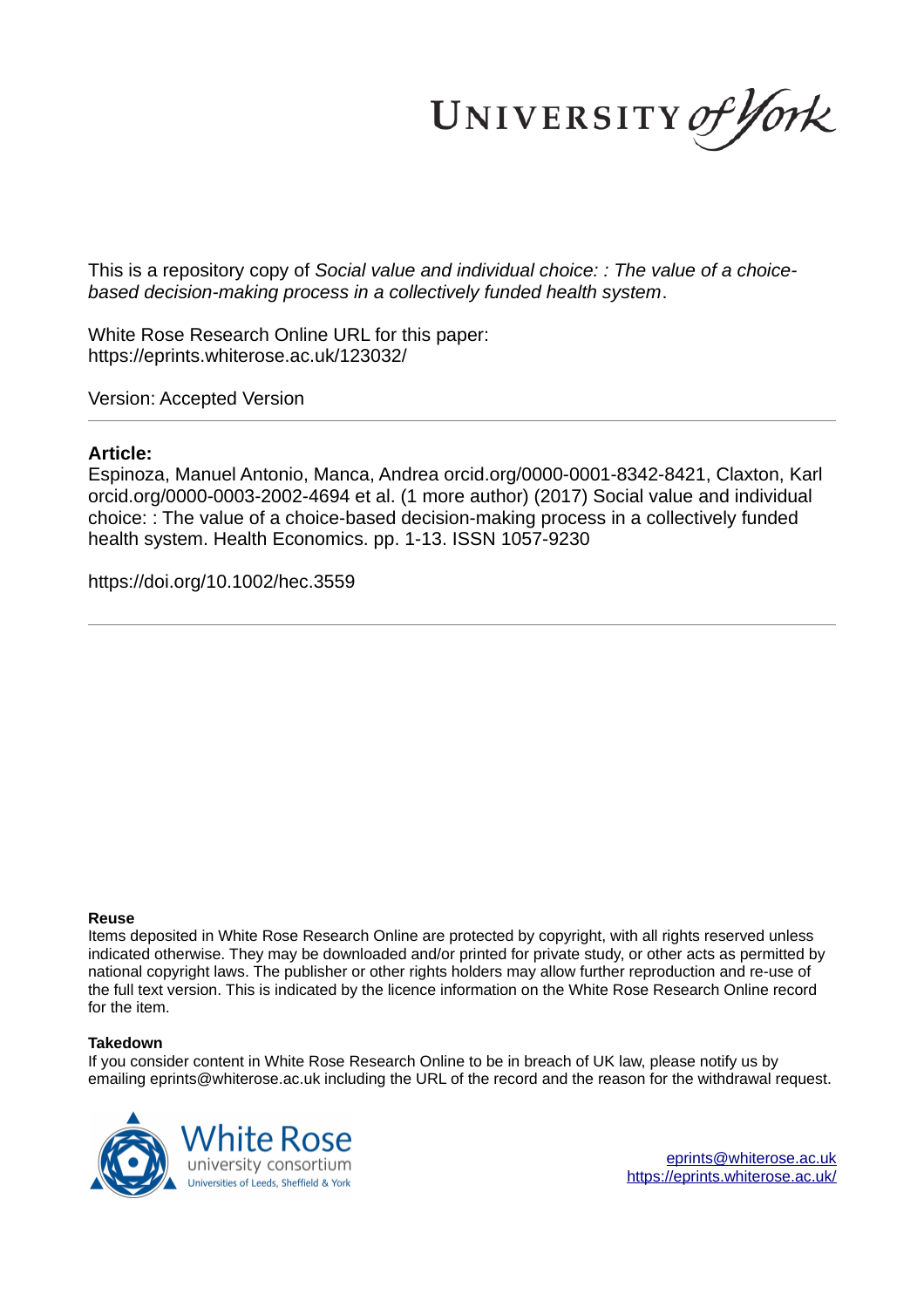**Title:** Social value and individual choice: the value of a choice-based decision making process in a collectively funded health system

**Running head:** Social value and individual choice

Key words: social value; choice behaviour; cost-effectiveness; heterogeneity

**Tables: 0** 

**Figures: 4** 

Authors: Manuel A. Espinoza<sup>a,b</sup>, MD, PhD, Karl Claxton<sup>c,d</sup>, PhD, Andrea Manca<sup>c</sup>, PhD and Mark J. Sculpher<sup>c</sup>, PhD

**Institutions:** <sup>a</sup>Department of Public Health, Pontificia Universidad Católica de Chile, Santiago, Chile; <sup>b</sup>Unit of Health Technology Assessment, Centre for Clinical Research Pontificia Universidad Católica de Chile, Santiago, Chile; <sup>c</sup>Centre for Health Economics, University of York, York, UK; <sup>d</sup>Department of Economics and Related Studies, University of York, York, UK

**Correspondence to:** Dr. Manuel Espinoza S., Department of Public Health, Pontificia Universidad Católica de Chile; Marcoleta 434, Santiago, Chile e-mail: maespinoza@med.puc.cl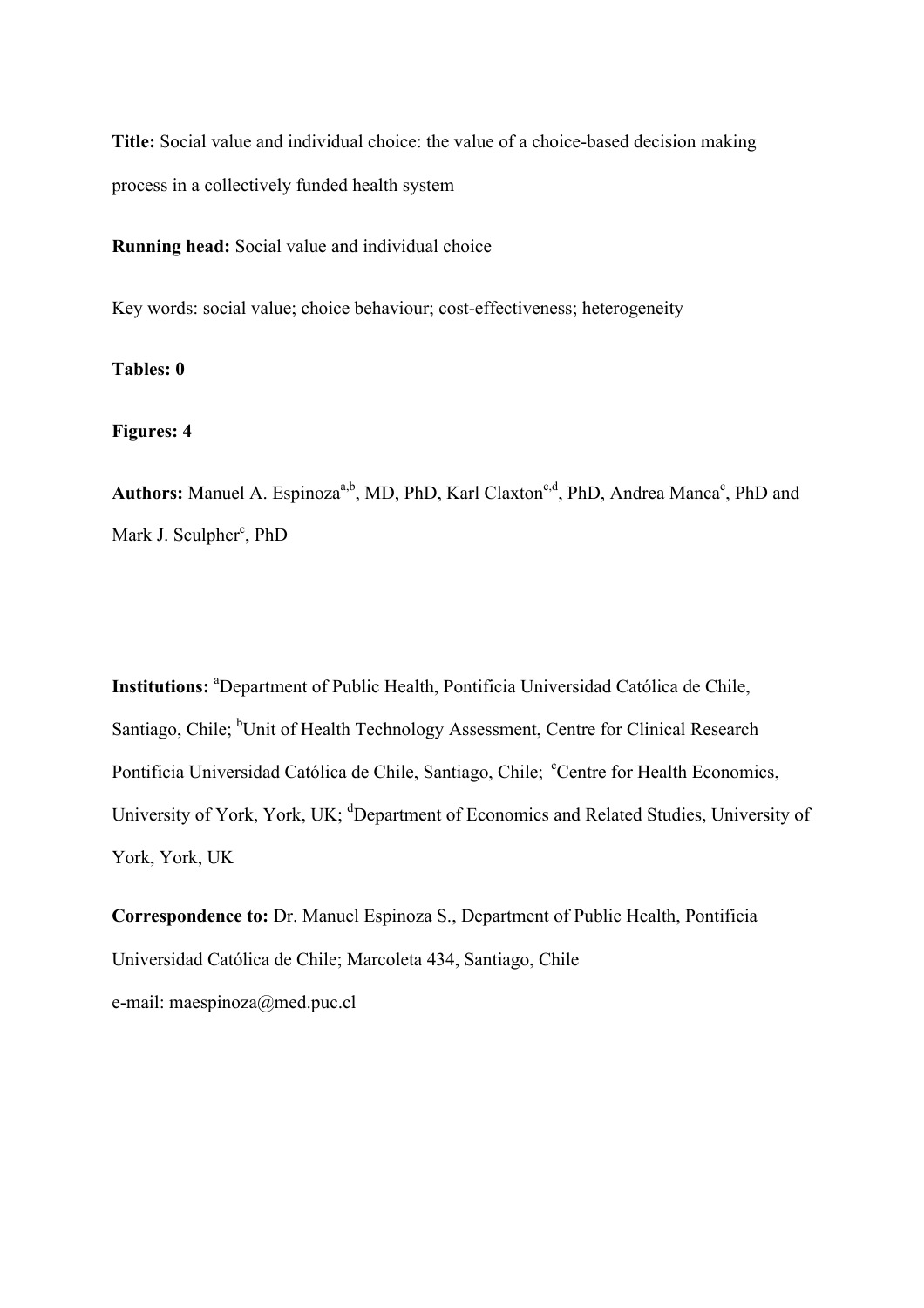## **1. INTRODUCTION**

Many countries around the world use cost-effectiveness analysis (CEA) to inform centralised decisions about the funding of healthcare technologies as a part of health technology assessment (HTA). CEA informs the health system, providing an empirical estimate of the additional health gained from a new intervention net of any health forgone resulting from opportunity costs consequent on other activities being displaced to fund the new intervention. This process involves the selection of a limited number of interventions that are cost-effective and deemed appropriate for funding from a limited pool of resources. A corollary of these decisions is restriction of access to some technologies, which are not considered costeffective. This may lead to a potential conflict with the selections that patients or doctors on their behalf would make, something that we refer as *choices at individual level*, if they were permitted to exercise their preferred choice.

The implementation of decisions based on the average cost-effectiveness across the target population carries the risk of restricting technologies in some patients for whom those technologies are cost-effective, and *vice versa*. For this reason, there has been an interest in reflecting heterogeneity in cost-effectiveness (Espinoza et al., 2014a, Basu, 2011, Basu, 2009, Sculpher et al., 2002, Basu et al., 2015), which can be operationalized in practice by restricting interventions to specific sub-groups defined in terms of the characteristics observed at treatment selection (Coyle et al., 2003). However, it has been argued that heterogeneity is most fully understood at the patient-doctor dyad level, which is where most information is available to forecast the expected (net) benefits for a particular patient (Basu, 2011). Thus, decisions based on cost-effectiveness at the individual level would, in principle, produce the maximum population health. Therefore, if patients (or doctors on their behalf)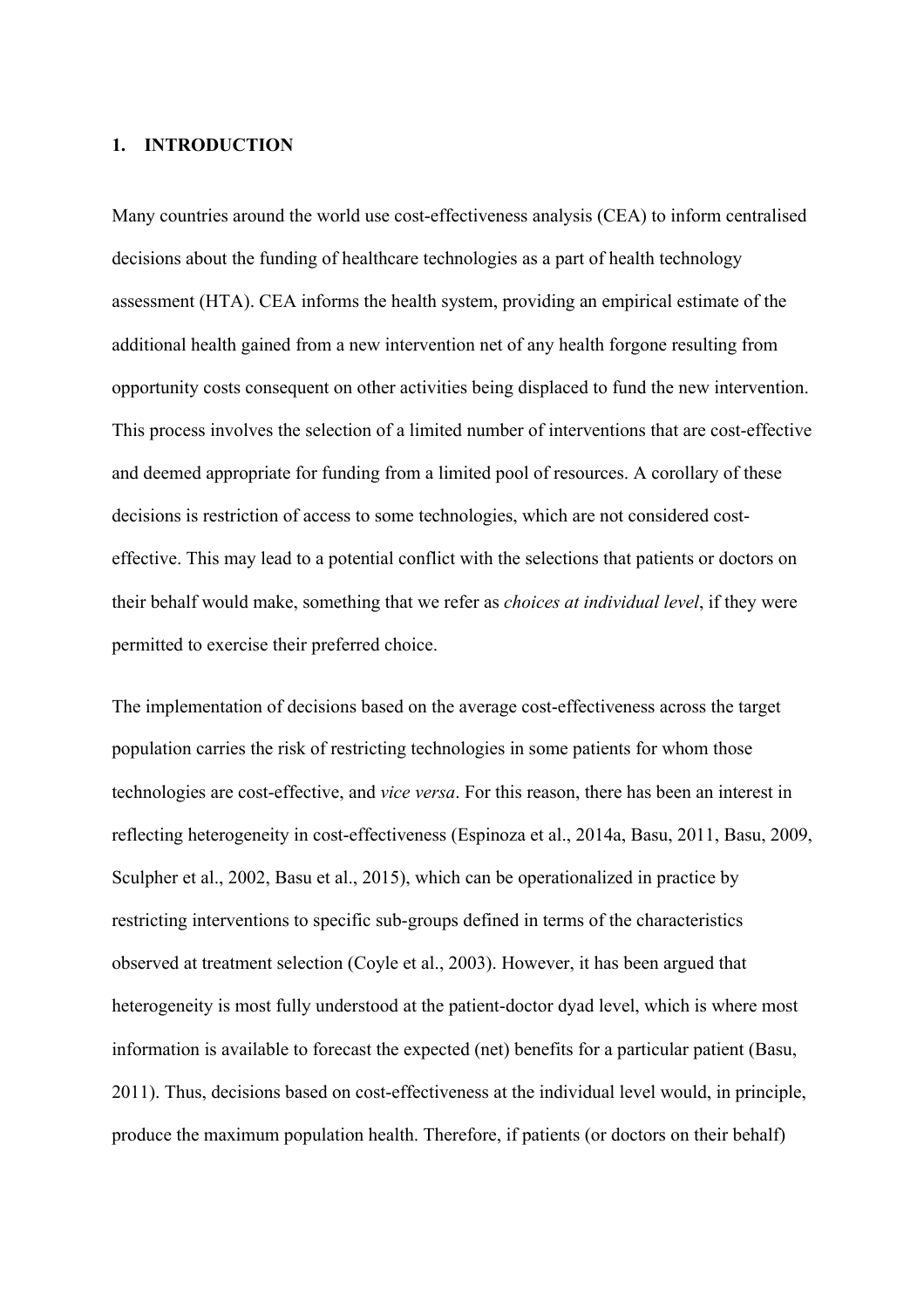choose according to the same principles adopted by a centralized decision maker, choices made at individual level would provide an optimal policy.

Relying on a policy where interventions are selected at individual level consistent with maximizing net health benefits might be plausible for some groups of patients. However, it is unlikely that all individuals (or their doctors) will make such choices . Rather, many patients will choose different alternatives; some of them will seek to maximize their own health prospects, while others will make decisions based on a broader set of considerations, only a proportion of which can be observed. Therefore, permitting free choice of interventions at the patient-doctor dyad level can lead to negative effects in terms of net population health. Despite this, centralised health care decision makers may support patient choice for as an end in itself; because it has value for its own sake (Sen, 1988). Even in collectively funded health systems, therefore, there have been policy objectives defined in terms of "patient centred care" or "shared decision-making" where allocation of resources might be, at least to some extent, determined by decisions made at individual level.

On the other hand, the implementation of centralised decisions is associated to additional costs to ensure adherence to those guidelines. Even when heterogeneity has been taken into account as subgroup recommendations, guidelines might be difficult to implement. In fact, more transactions costs related to implementation might be expected from more complex guidelines, such as the ones including heterogeneity (Espinoza et al., 2014b). In this context, when the potential transaction costs are high, a decision process that relies largely on choices made at individual level might be attractive for the health care system.

This paper aims to explain this apparent policy contradiction. We focus on the choice between mutually exclusive treatments, not included in a coverage scheme yet. It offers a framework for how and when choices at individual level can be used by health systems in the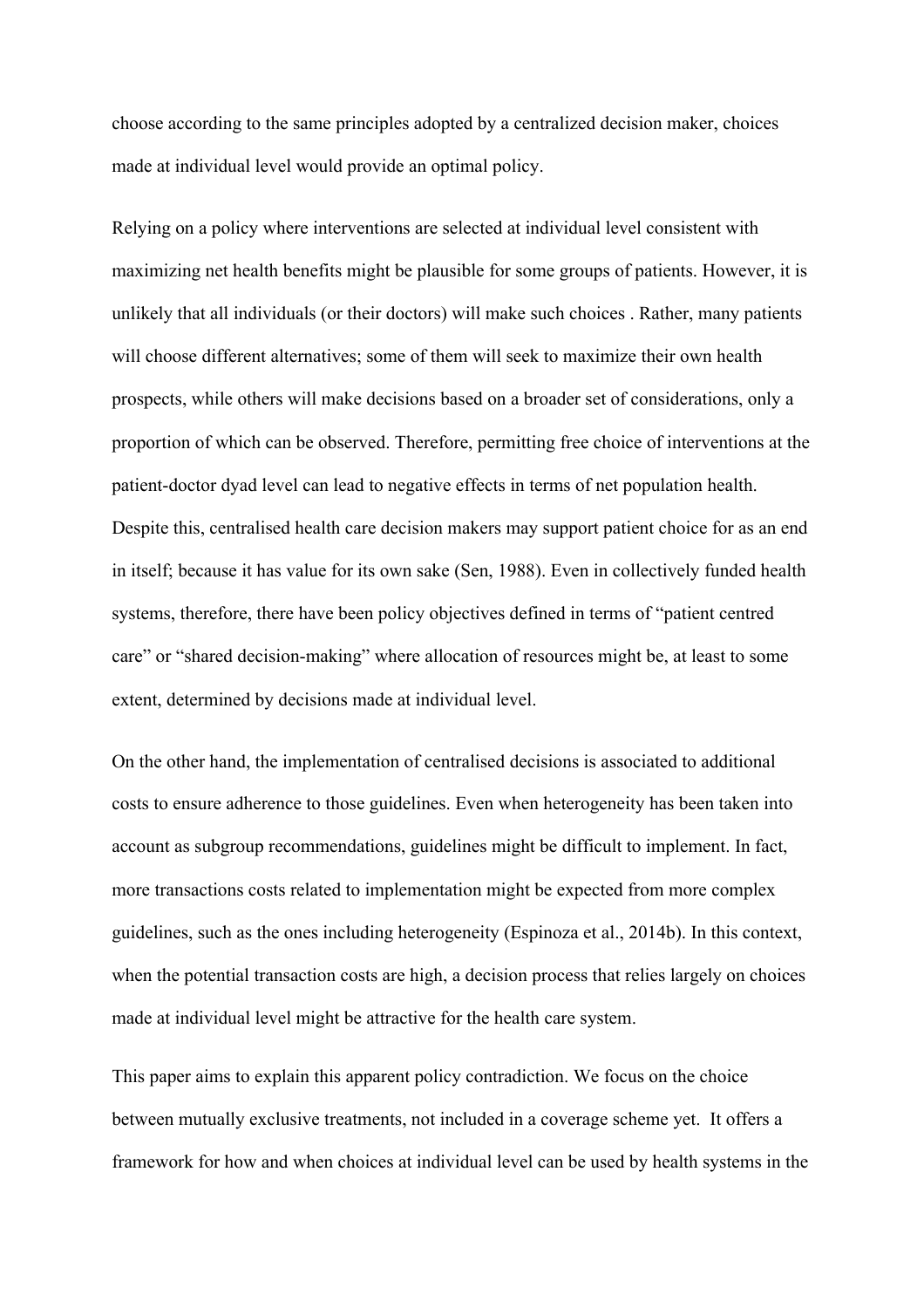context of the adoption and reimbursement of new health technologies. It addresses the question of whether the implementation of choice-based policies in collectively funded health systems can represent an efficient use of limited resources, or alternatively, how much health improvement the system should be willing to forgo in order to permit the patient-doctor dyad to select their treatments.

The paper is structured as follows. First, it reviews the concept of the value of reflecting heterogeneity in the context of CEA. Second, it examines the comparison between centralized decisions to restrict the funding of interventions based on average cost-effectiveness against decisions based on maximising individual expected health. Third, it compares centralized decisions according to subgroup-based cost-effectiveness against decisions based on maximising individual expected health. Then it compares the central decision maker's objective of maximizing population health through decisions informed by CEA and an alternative system where patients (and doctors) choose according to different criteria. The manuscript ends with an application of the framework in a case study, followed by a consideration of the strengths, weaknesses and the applicability of a choice-based approach in health care decision-making.

# **2. THE VALUE OF HETEROGENEITY IN COST-EFFECTIVENESS ANALYSIS**

CEA is a comparative analysis between two main elements: (i) the additional health gains of a new technology respect to one or more existing interventions; and (ii) the health forgone for other patients as a result of opportunity costs due activities being displaced within the health system to fund the new technology. When comparing two interventions, the analysis usually expresses the difference between the expected costs of the new versus the standard alternative (incremental costs) divided by the difference of benefits measured, for example, as qualityadjusted life years (incremental QALYs). This incremental cost-effectiveness ratio (ICER),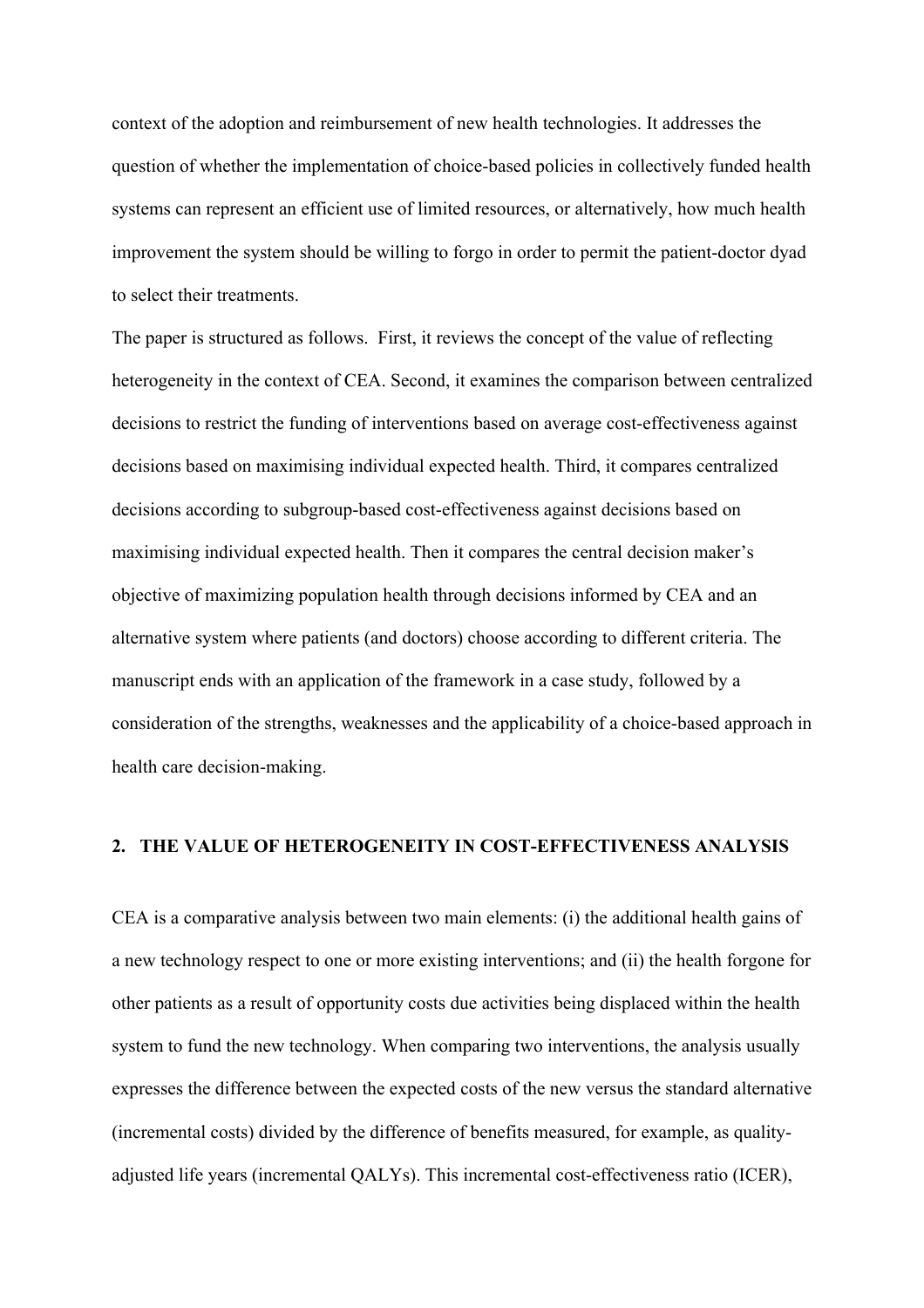which represents the additional cost that must be paid in order to gain an extra unit of benefit, is compared with an estimate of the opportunity cost of the alternative use of the resources in the health system, a concept that is operationalized as the cost-effectiveness threshold  $(\lambda)$ . If the ICER is greater than the  $\lambda$ , then the new strategy should be rejected (Figure 1).

The same decision rule can be presented as incremental net health benefits (INHB), which corresponds to the difference between the incremental benefits and incremental costs, with the latter being expressed in health terms (dividing the incremental costs by  $\lambda$ ) (Stinnett and Mullahy, 1998). When the INHB is greater than zero, the same decision rule applies indicating that the new strategy is cost-effective.

Used to support centralized decision-making by a health care system, the ICER indicates the 'average' cost-effectiveness, even though ICERs were estimated for subgroups, which is another average for a more restricted set of patients. In reality there are individuals with different incremental expected costs and effects, and hence, with different individual ICERs. This heterogeneity is explained by several elements, including clinical sources such as baseline risk and treatment effect variations, but also in other factors such as costs, and patient preferences.

In particular, the heterogeneity in preferences refers, on one hand; to the different outcomes people pursue regards to a particular health problem given their own context. On the other hand, it refers to preferences revealed when valuating health states, i.e. some people value more one hypothetical health state than others, for example in the context of time trade-off or standard gamble exercises (Espinoza et al., 2014a). It is important to highlight

This concept is illustrated in Figure 1, adapted from a previous presentation by Basu and Meltzer (2007). Whilst the average cost-effectiveness indicates that the new strategy should not be adopted because its ICER is higher than  $\lambda$ , individual estimates suggest that the new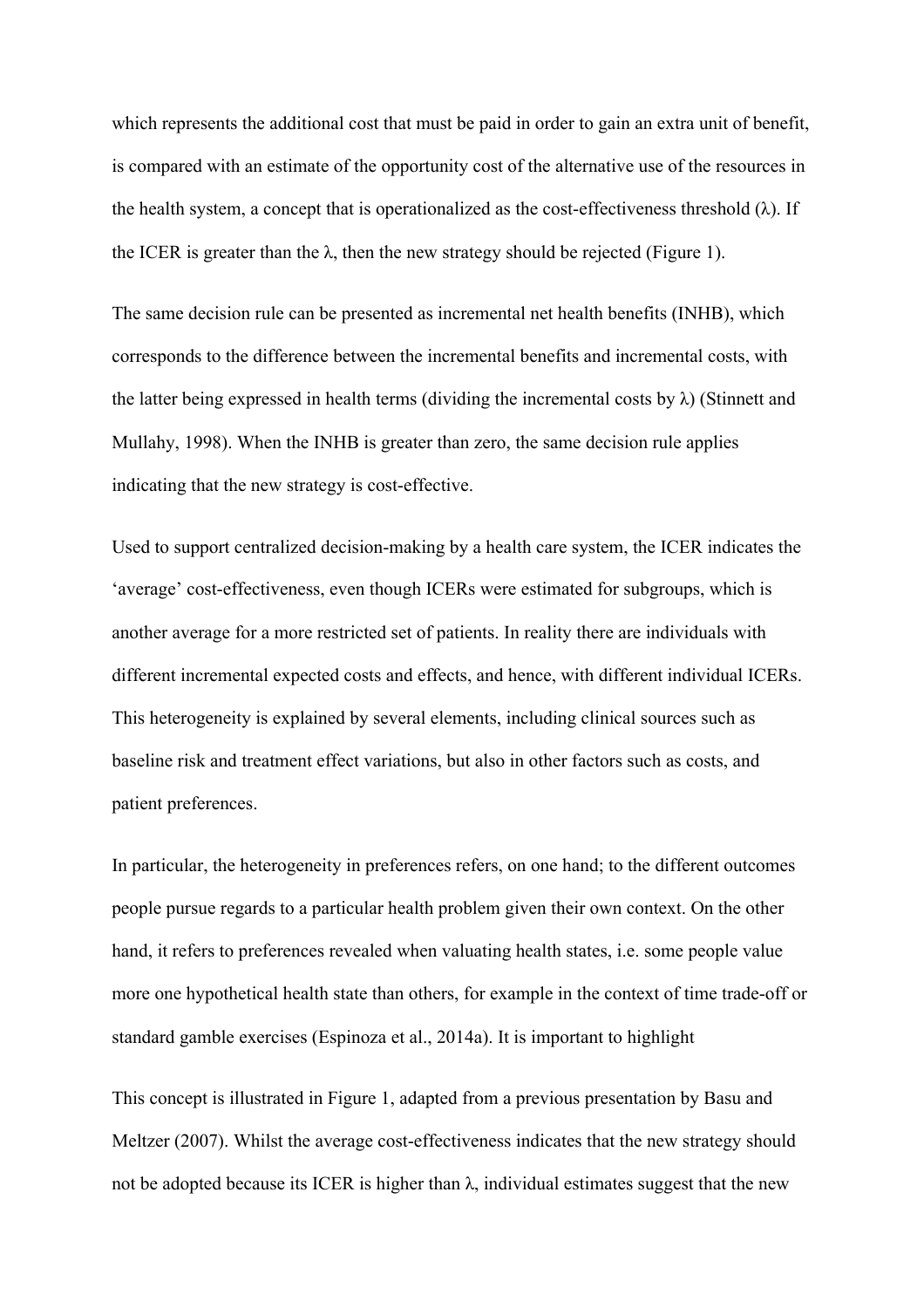strategy is not cost-effective for the subject 1, it is cost-effective for subject 3 and it is dominated for the individual 2. The set of points representing individuals is the joint distribution of potential outcomes since each point corresponds to the difference between the observed outcome and its estimated counterfactual or potential outcome<sup>1</sup>. The estimation of the joint distribution is an empirical challenge given the lack of information to reveal total heterogeneity (Espinoza et al., 2014a). Nevertheless, in principle, it supports an optimal allocation of the limited resources. The potential improvement in population health due to decisions based on an estimate of this joint distribution has been referred in the literature as the expected value of individualized care (Basu and Meltzer, 2007) or value of heterogeneity (Espinoza et al., 2014b).

## **<<Figure 1 about here>>**

Alternatively, individual cost-effectiveness can be expressed in terms of INHB for each patient (INHB<sub>i</sub>). Positive estimates will be obtained in individuals located below the  $\lambda$  line and negative estimates will relate to individuals above the  $\lambda$  line. The sum of positive and negative INHB*i* should produce the average incremental NHB (INHB) as follows:

$$
INHB = 1/n \sum_{i}^{n} INHB_{i}
$$
 (1)

where n is the number of individuals of the joint distribution of potential outcomes and the subindex *i* is the *i-th* individual.

 $\overline{a}$ 

 $^{\rm 1}$  The joint distribution of potential outcomes refers to the Rubin's causality model. The potential outcomes are defined as the observed consequences  $(Y)$  of alternative treatments  $(t=0,1)$  in one particular individual (*i*), i.e. the outcome observed *de facto* and the counterfactual (unobservable). Thus, the joint distribution is defined by G(Y<sub>oi</sub>,Y<sub>1i</sub>) (HOLLAND, P. 1986. Statistics and causal inference. *Journal of the American Statistical Association,* 81, 945-960.)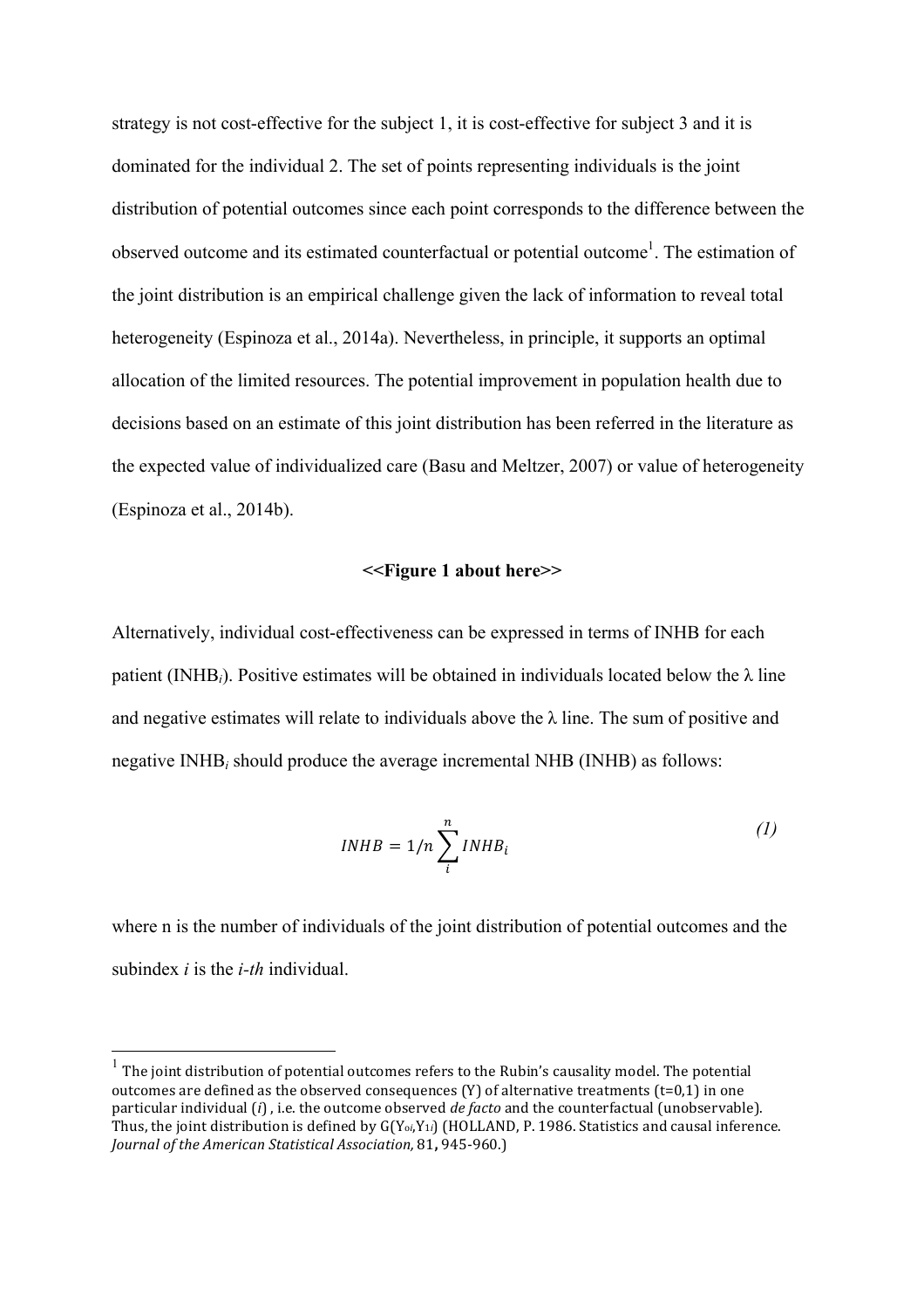The central decision maker may, then, seek to exploit the theoretical advantages in allocating resources according to individual cost-effectiveness as, in principle, it can lead to an increase in population health. There are, however, some constraints related to its implementation. For example, there may be additional costs associated with implementing more complex central decisions and with monitoring and enforcing them. These transaction costs also fall on the limited budget and hence impose additional opportunity costs in terms of population health. The central decision maker may, therefore, gain efficiency through simplification by making treatment decisions at the level of broad sub-groups rather than the individual (Espinoza et al., 2014b).

# **3. THE POTENTIAL VALUE OF ALLOWING PATIENT CHOICE**

An alternative approach to imposing central decisions regarding which treatments will be funded from the health budget – whether these are based on average, individualised or subgroup cost-effectiveness – is to permit choices made at individual level. Hereafter, we use the term individual choices equally as decision made at individual level, i.e. including doctors or health professionals on behalf of patients or their relatives. It has long been recognised that, because patients (supported by their doctors) will generally select treatments on the basis of expected outcomes without regarding to any opportunity cost imposed on others due to limited collective funding, this may lead to inefficiencies in a system focused on maximising population health (Eddy, 1991). Therefore, to compensate for the risk of such inefficiencies, one or more of the following needs to apply for a choice-based approach to treatment allocation to be worth considering.

Firstly, following Basu's (2011) analysis, across a population, the many patient-doctor dyads that make treatment choices provide an opportunity to learn more about which individual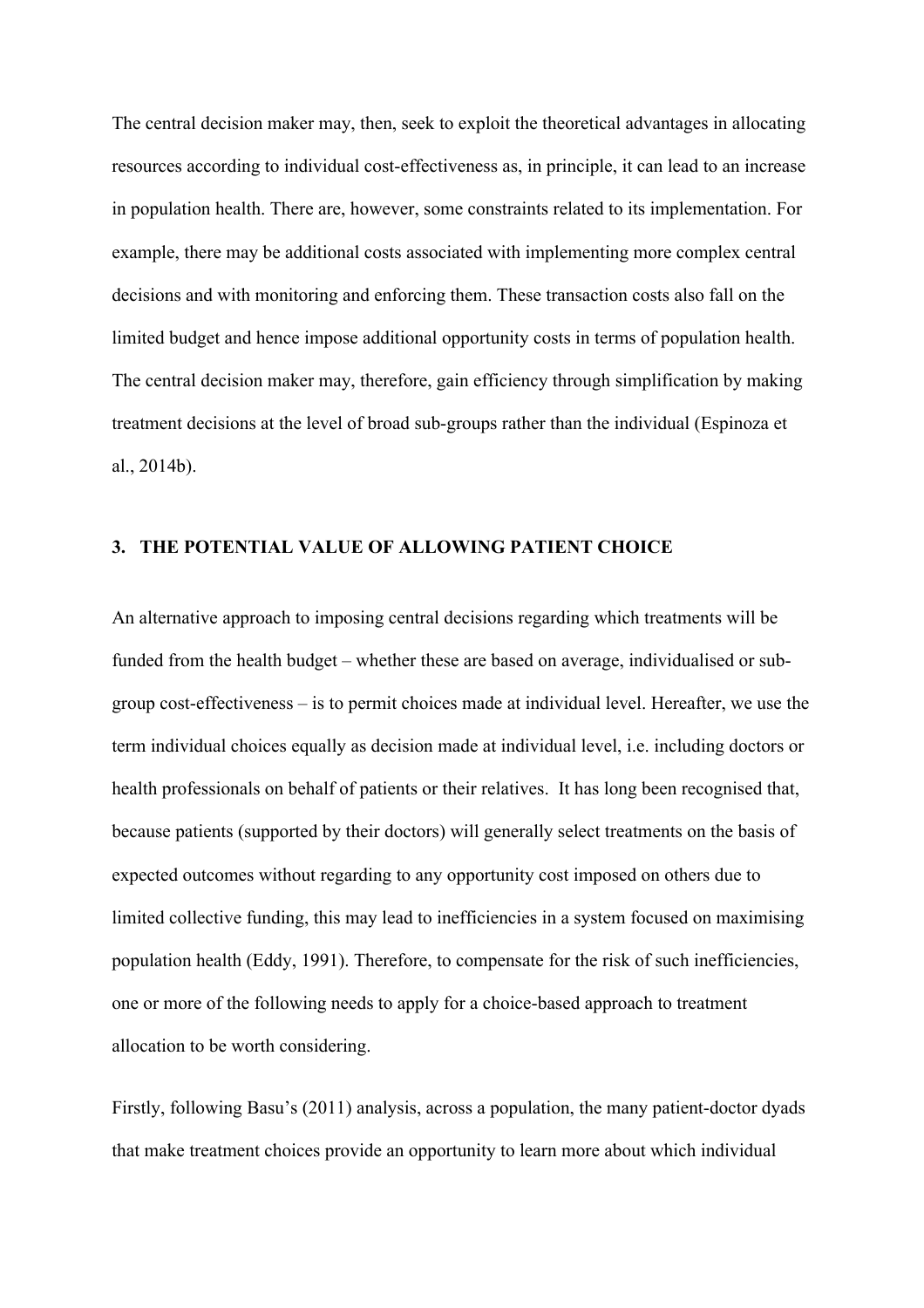characteristics explain successful treatment than can be estimated from clinical trials and implemented by a central decision maker. Although analysts will face limitations trying to understand heterogeneity, for example, through subgroup analysis (Sleight, 2000, Sun et al., 2010, Wang et al., 2007), using large routinely available datasets where patients have revealed their choices, some estimates at individual level can be produced to inform future choices (Basu, 2011).

The second factor, which may support the use of choices emanating from patient-doctor dyads, to allocate finite collective resources relates to transaction costs. For treatment decisions which exhibit marked heterogeneity in cost-effectiveness and would require complex centralised guidelines in terms of which treatment is cost-effective for which types of individuals, high transaction costs are expected in terms of communicating, monitoring and imposing the decisions, and these can be avoided with a choice-based approach. In contrast, a decision process that encourage decisions at individual level might produce significant savings to the system (Veroff et al., 2013).

A third factor having the potential to support the use of choices at individual level relates to what factors are considered important to policy makers. Although seeking to achieve the greatest impact on population health from available resources is likely to be important to decision makers, many systems will consider the opportunity to offer treatment choices to patients as valuable in its own right. This manifests itself through policies which promote patient autonomy (Oshana, 2003, Redley et al., 2011) in determining their care and which seek to encourage decision processes where patients play an active role such as shared decision-making (Sculpher et al., 1999, Charles et al., 1997). Although interest in these policies may partly be explained by their anticipated impact on patients' health outcomes, it seems policy makers value patient choice independent of any health effect. As such, patient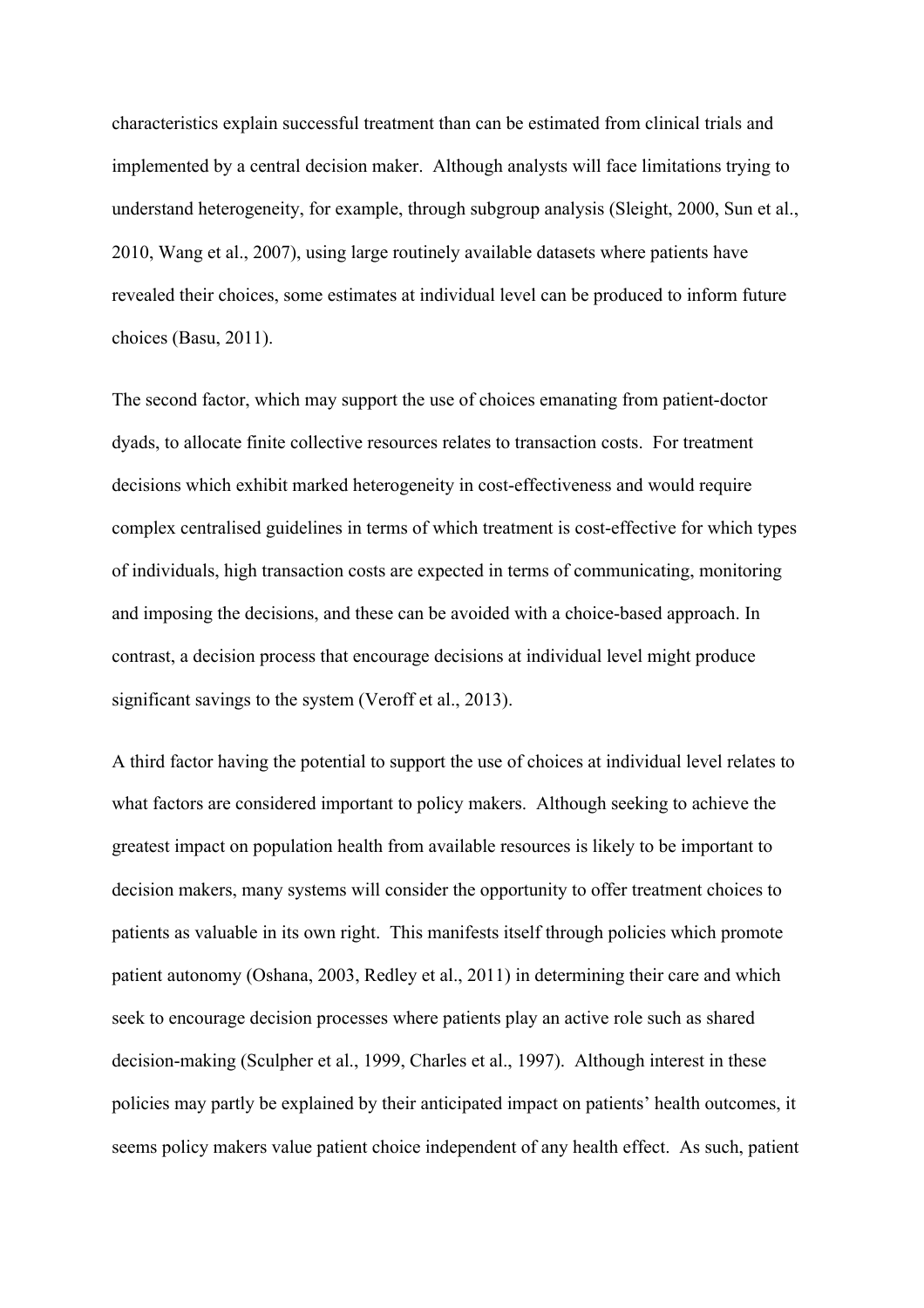choice is seen to offer something akin to a 'process benefit': something patients (and hence policy makers) inherently value. For example, the UK National Health Service (NHS), which is characterised by a widespread use of CEA to support decisions about central funding of many new technologies, has recently published the 2014/15 Choice framework. This is the result of the effort of the British NHS in providing more opportunities to patients for making their own choices. The document presents a set of activities where patients can make choices about their care indicating the limits due to the available resources as well as the process to complain when choices have not been offered.

Another factor relates with the value of choice when evidence is weak or highly uncertain, where decisions are most likely to be driven by patient preferences. These preferencesensitive decisions are difficult to be introduced in routine HTA processes, at least in the short run (Brooker et al., 2013, Utens et al., 2014). However, it is totally consistent giving formal consideration in decisions at individual level. In this context, some important research is being undertaken to introduce aids tools for patients and clinicians (van der Weijden et al., 2010, Van der Haterd et al., 2016).

Given this range of considerations regarding the circumstances under which patient choice may be considered appropriate for treatment choices given limited collective resources, a framework is needed to address the question as to when a choice-based decision-making process can be considered a good use of limited resources, or alternatively, how much health the society should be willing to forgo in order to implement a choice-based decision-making process. Although this description of the health system is a very good representation of a public national health system (e.g. the NHS in the UK), the analysis applies to any collectively funded system (public or private).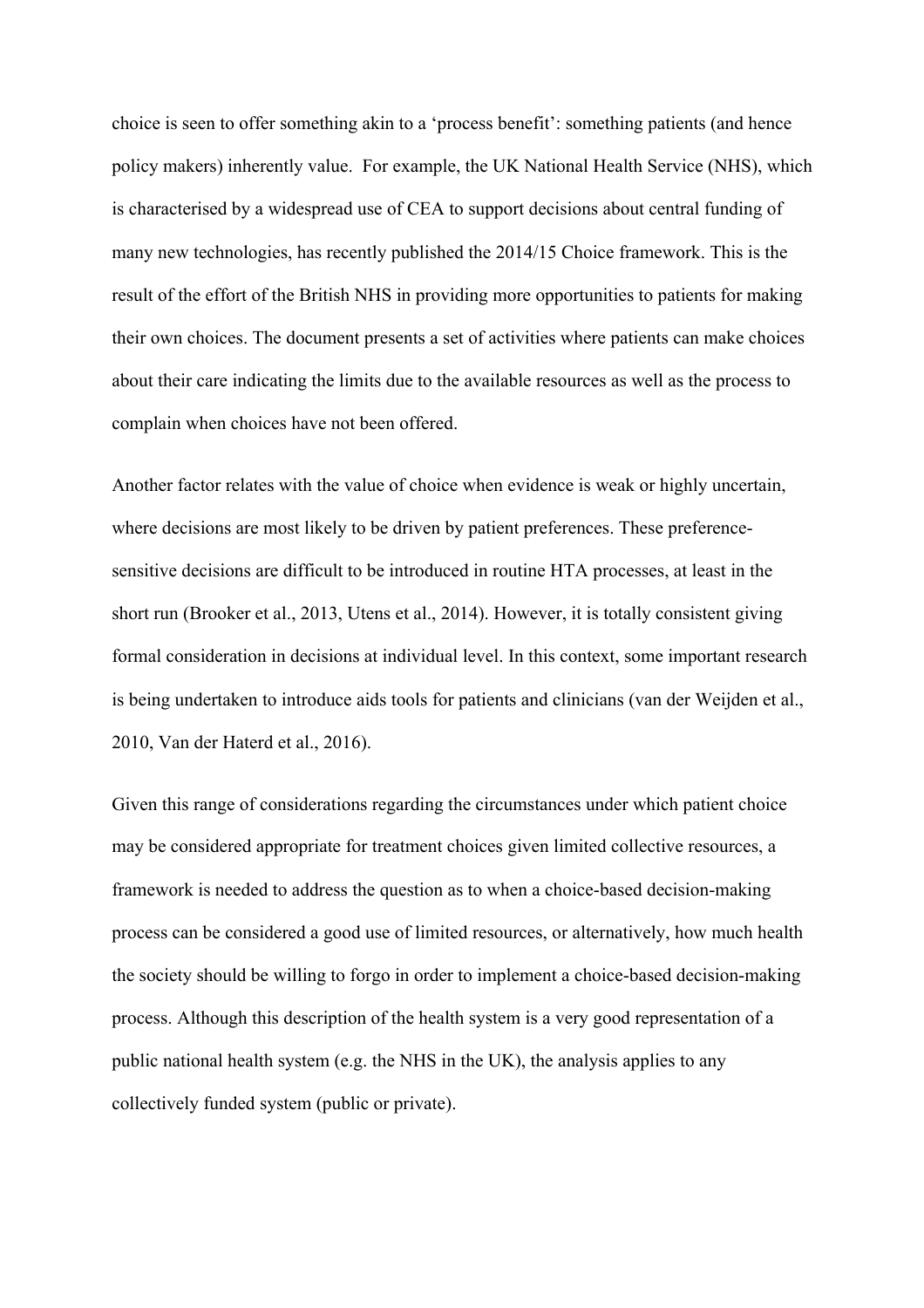Let us consider the problem faced by the centralised decision maker when the decision based on average cost-effectiveness is to reject the new intervention. Figure 2 shows a hypothetical cloud of points (oval on the cost-effectiveness plane) that represents the joint distribution of potential outcomes. Six areas are defined based on incremental costs, incremental benefits and the cost-effectiveness threshold (represented by the  $\lambda$  line). Each represents the sum of expected individual net health benefits of individuals that share similar incremental benefits and costs; and therefore, they are placed in the same area.. For example, all subjects in area A expect lower benefits from the new treatment and higher costs; and all individuals in area D have positive incremental costs and benefits but their ICER is higher than the threshold, λ. Thus, all individuals in areas A, B and D have negative INHB*i* from the new treatment since they are located above the  $\lambda$  line, whereas all subjects in areas C, E and F have positive INHB*i*.

If the INHB estimated based on average costs and benefits indicates that the new strategy should be rejected (as the central dot is above the  $\lambda$  line), the net gains of a centralized decision-making process can be characterized as the difference between the gains and the losses of individuals. Graphically, the gains can be represented as the density of the distribution that lies above  $\lambda$ , i.e. the area (A+B+D), whereas the loss corresponds to the area below  $\lambda$ , i.e. (E+F+C) (Figure 2). Thus, the net societal gain of a centralized guideline is:

$$
(A+B+D) - (E+F+C)
$$
 (2)

As an alternative to centralized recommendations, the decision maker can implement a policy where patients and doctors jointly select the treatment without restrictions imposed by the central authority. This choice based approach might be predicated on a series of assumptions: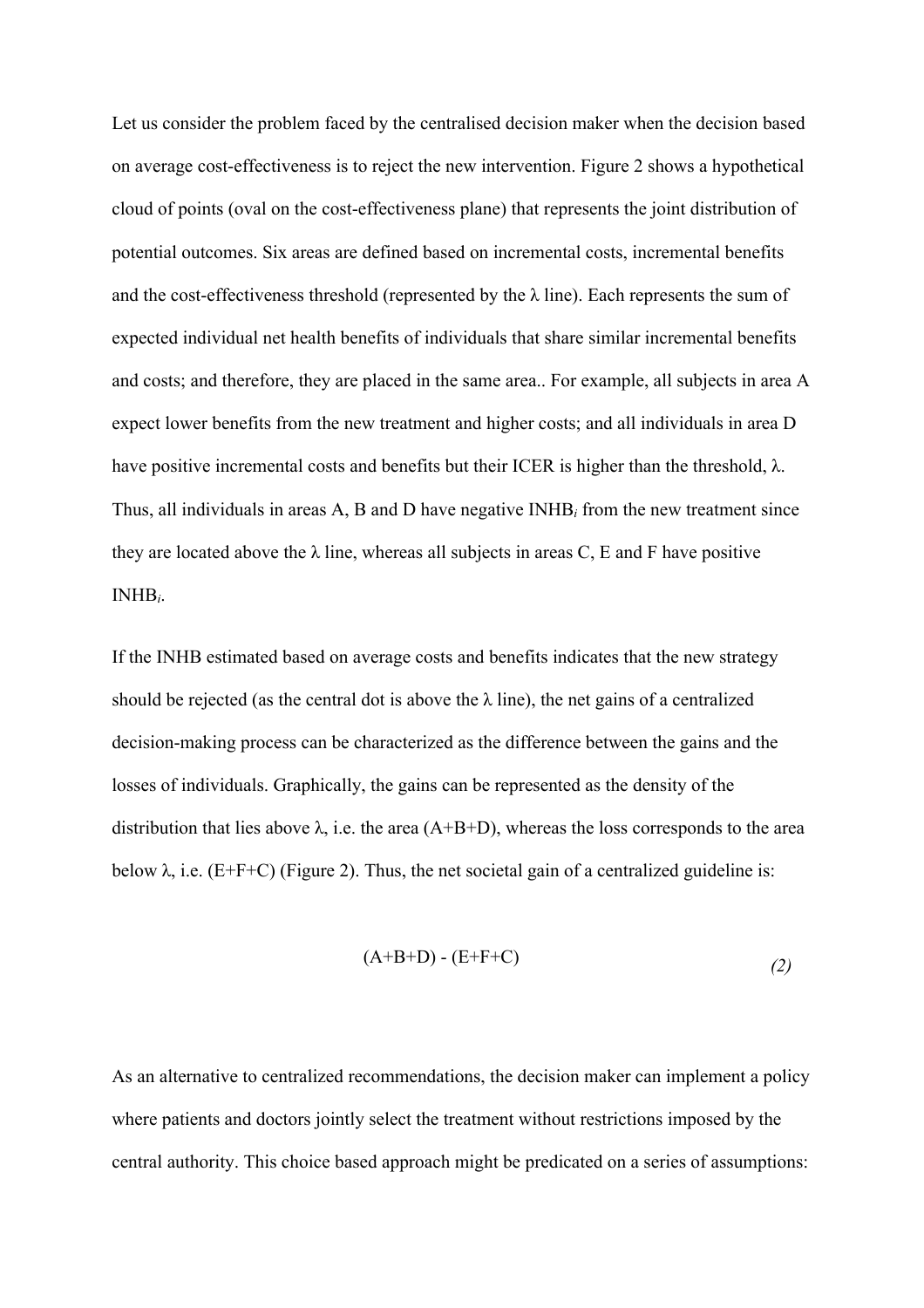(i) patients (and doctors) will use as much individual information as possible so that they can make a good prediction of the position of the patient in the joint distribution; and (ii) they will choose in a way that maximizes the individual patient's expected health benefits, where health is measured with the same metric used by the central decision maker (e.g. QALYs). If this is the case, the gains for the society under a choice-based process are (A+B+E+F). Individuals in A and B will choose the standard treatment, which is also the correct decision based on their INHB*i*. On the other hand, patients in E and F will choose the new strategy, which is also the correct decision from the perspective of the cost-effectiveness. In contrast, subjects in C and D would make choices in the opposite direction of what should be chosen based on INHB*i* and, therefore, they represent a loss to population health. Finally, the net social gain under a choice-based process, where benefits are solely in terms of effects on population health, is:

$$
(A+B+E+F) - (C+D) \tag{3}
$$

### **<<Figure 2 about here>>**

The net social gain, in terms of population health of a centralised process is equivalent to the net social gain under a choice-based process under the following condition:

$$
[(A+B+D) - (E+F+C)] = [(A+B+E+F) - (C+D)] \tag{4}
$$

Which simplifies to: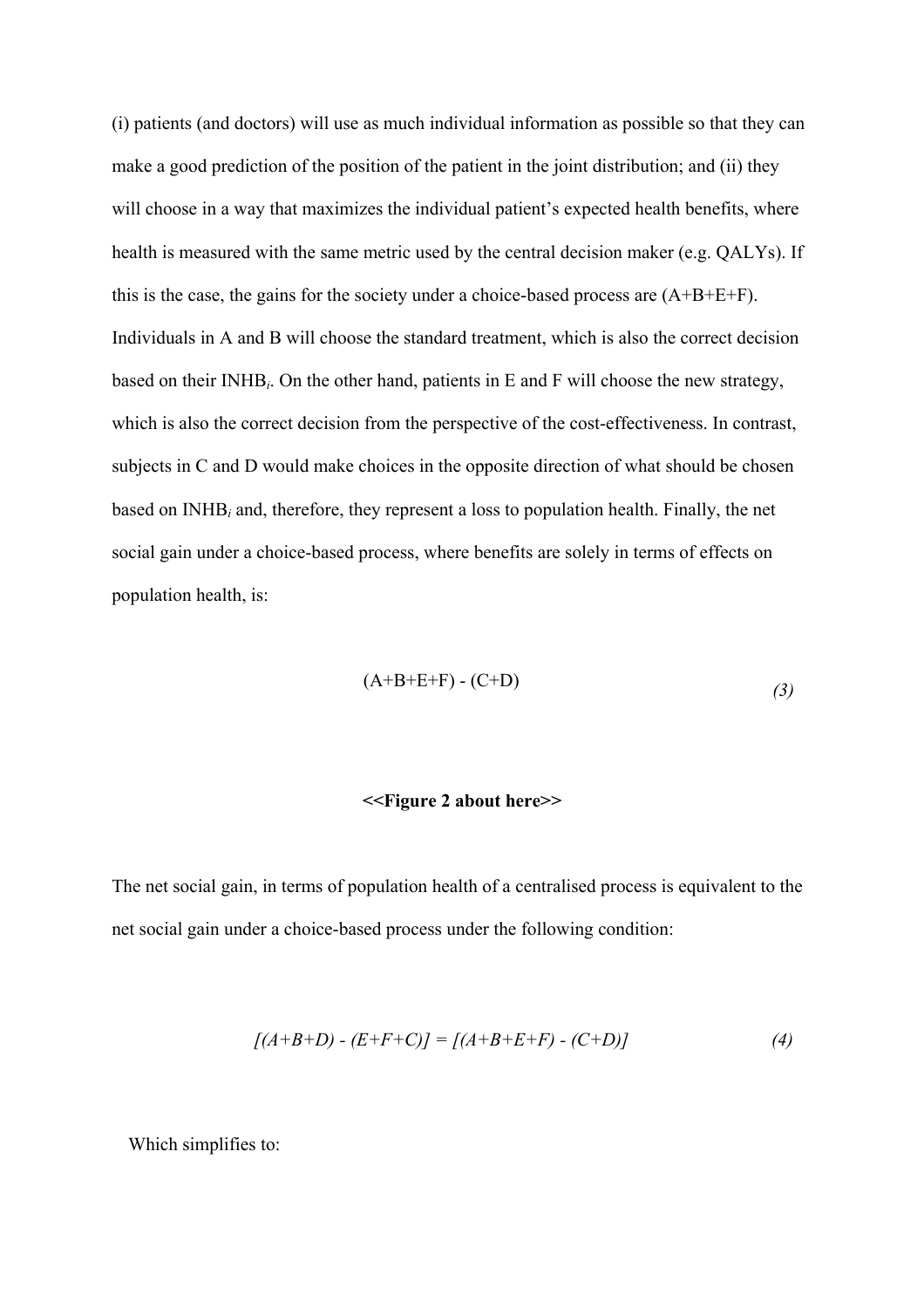$$
D = E + F \tag{5}
$$

This expression reveals the relevant areas when comparing the two approaches. When D is greater than (E+F), a centralised process provides more benefits in terms of population health. In contrast, when (E+F) is greater D, a choice-based process is preferable. The difference (E+F)-D can be expressed as the additional health benefits of choice-based decisions.

There are two additional elements to the framework. First, as discussed above, the implementation of a centralised decision based on cost-effectiveness may entail some additional transaction costs  $(C_r)$ .  $C_r$  includes the additional effort to disseminate a guideline that might not have the approval of the whole clinical community, as well as the cost of monitoring adherence to the guideline and correcting any inappropriate treatment use. Second, a choice-based decision-making process aims at taking into account as much patient information as possible, which is the result of the exchange of information between patients and health professionals and other relevant actors. This process might be thought as, for example, the implementation of the shared decision-making model (Charles et al., 1997, Sculpher et al., 1999, Gulland, 2011), which is not exempt of additional costs. These costs  $(C_{Ch})$  include the extra time of health professionals and extra costs to reveal the specific clinical characteristics and patient preferences to identify the more appropriate treatment. Because in most situations  $C_r \geq 0$  and  $C_{Ch} \geq 0$ , they should be subtracted from the net social gain in Equation 4.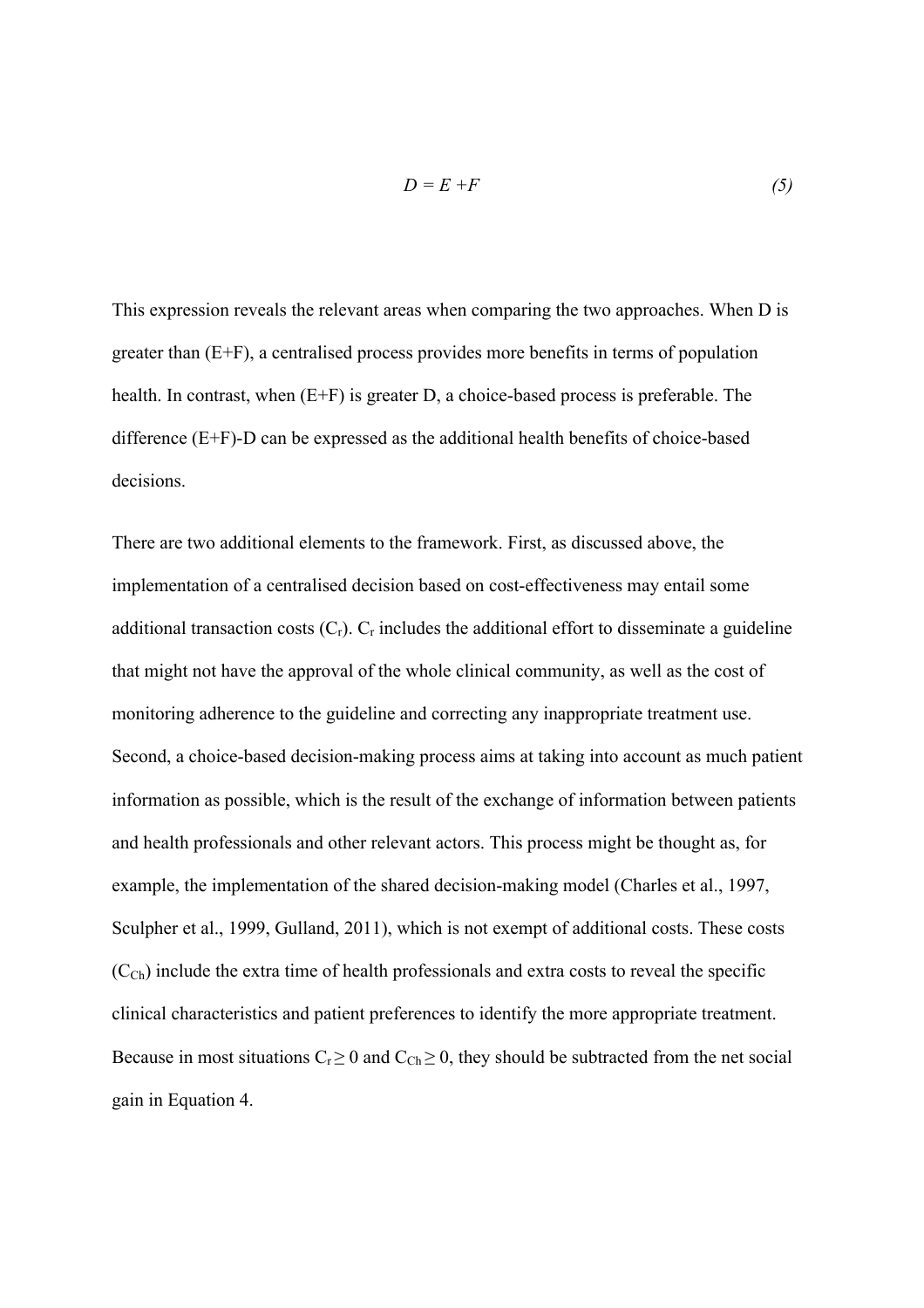$$
[(A+B+D)-(E+F+C)]-C_r = [(A+B+E+F)-(C+D)]-C_{Ch}
$$
\n(6)

This is equivalent to:

$$
2[D - (E + F)] = (C_r - C_{Ch})
$$
\n(7)

Which simplifies to:

$$
D - (E + F) - (C_r - C_{Ch})/2 = 0 \tag{8}
$$

If Equation 8 is true, centralised and choice-based decisions are equivalent. If the magnitude is greater than zero, it represents the additional health that the health system would get if a centralised process were implemented instead of a choice-based process.

So far in this section the assumption is that the health system (and society) only value changes in population health. However, as discussed above, there may be value to policy makers of offering treatment choice to patients independent of its impact on health outcomes. If the health system is willing to implement a choice-based process in spite of the expected gains in population health resulting from centralised decisions (i.e. if the magnitude in Equation 8 is greater than 0), the magnitude of that positive value can be seen as representing the value of a choice-based process in the health care system.

# **4. SUBGROUP RECOMMENDATIONS VERSUS CHOICE BASED DECISION-MAKING**

The methods presented in the previous section can be extended to the case where the central decision maker generates different recommendations for different subgroups, i.e. a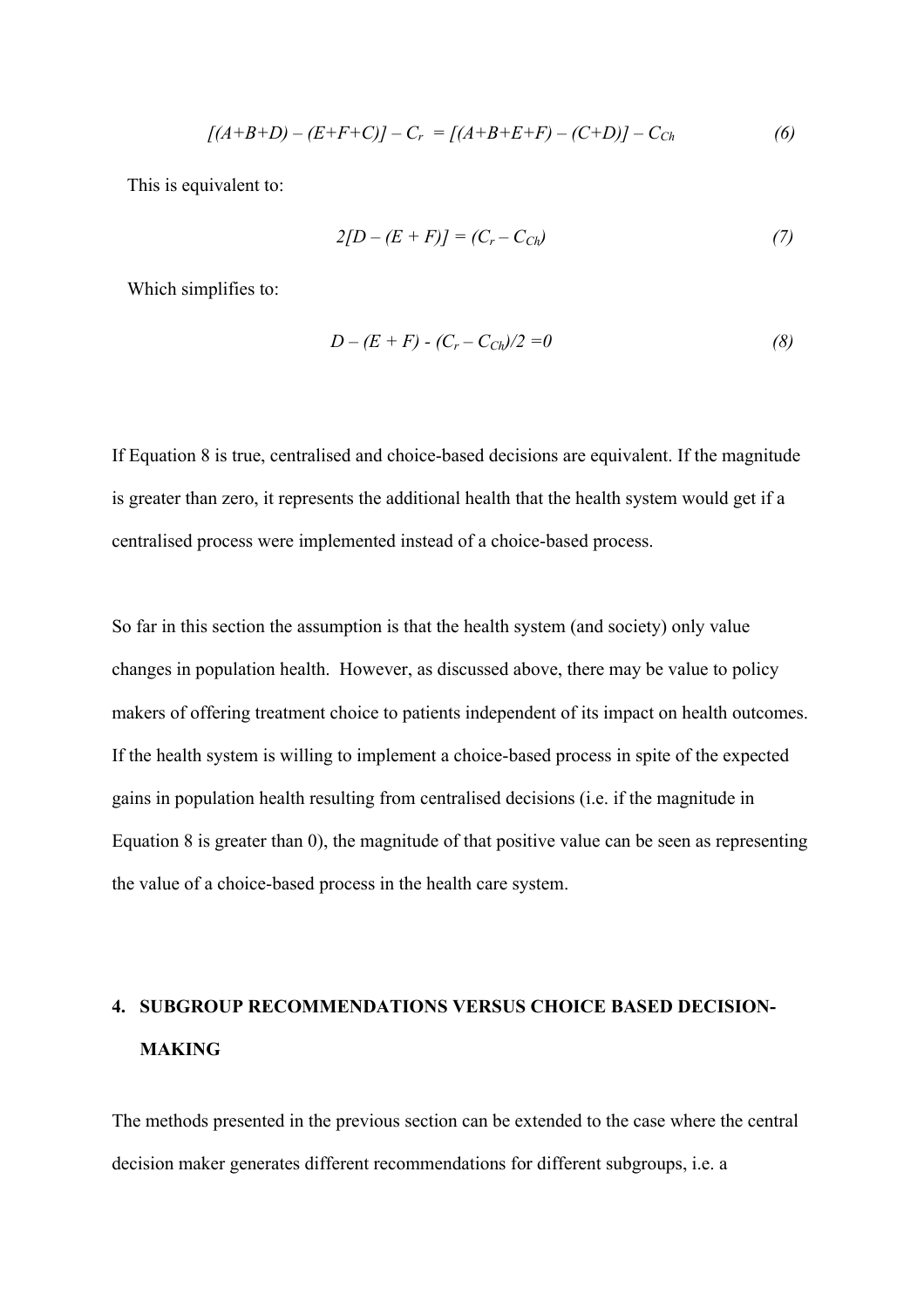centralised-stratified decision-making process. Let us assume the simplest case with two strategies (new versus standard) and two subgroups where rejection is recommended for one subgroup and adoption is recommended for the second subgroup. Because there is no guarantee that the specification used to define subgroups will be able to separate out individuals among areas defined in Figure 2, we illustrate two subgroups as two clouds on the cost-effectiveness plane, each containing points in all possible areas (Figure 3). Following the same approach used above, the net social gain in the *j*-th subgroup where the recommendation is to reject the new strategy can be estimated as:

$$
(A_j + B_j + D_j) - (E_j + F_j + C_j)
$$
\n(9)

Likewise, the net social gain in the *k*-th subgroup where the recommendation is to adopt the new strategy can be calculated as:

$$
(E_k + F_k + C_k) - (A_k + B_k + D_k)
$$
 (10)

The net social gain of the whole population is the sum of Equations 9 and 10:

$$
[(A_j + B_j + D_j) - (E_j + F_j + C_j)] + [(E_k + F_k + C_k) - (A_k + B_k + D_k)]
$$
\n(11)

This expression can also be generalized to estimate the net social gain when more subgroups have been considered. In this case, there might be more than one subgroup where rejection has been recommended  $(j=1, 2,...,J)$ . Likewise, there might have more than one subgroup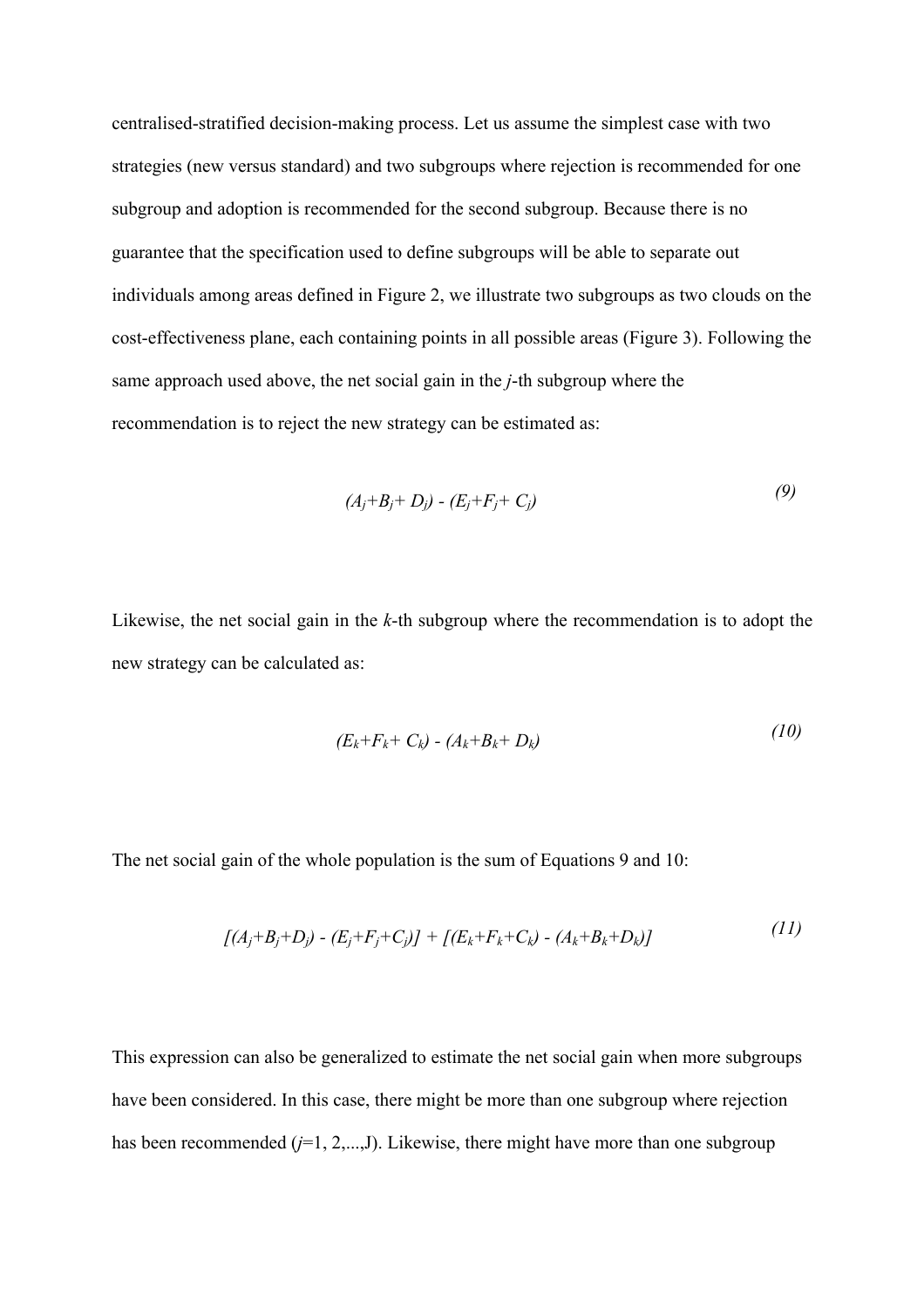where the adoption of the new strategy has been recommended (*k*=1, 2,..., K). Thus, the net social gain can be expressed as:

$$
\sum_{j=1}^{J} [(A_j + B_j + D_j) - (E_j + F_j + C_j)] + \sum_{k=1}^{K} [(E_k + F_k + C_k) - (A_k + B_k + D_k)]
$$
\n(12)

This expression is equivalent to Equation 2 in Section 3. Therefore, a centralised-stratified decision process is equivalent to a choice-based process if Equation 12 is equal to Equation 3.

$$
\sum_{j=1}^{J} [(A_j + B_j + D_j) - (E_j + F_j + C_j)] + \sum_{k=1}^{K} [(E_k + F_k + C_k) - (A_k + B_k + D_k)]
$$
\n
$$
= [(A + B + E + F) - (C + D)]
$$
\n(13)

### **<<Figure 3 about here>>**

# **5 AVERAGE RECOMMENDATIONS VERSUS CHOICE BASED ON AN ANTERNATIVE MAXIMAND**

The assumption that patients and society focus on the same health outcome can be relaxed by considering individuals (or their doctors) who change their decisions when they seek to maximise another outcome, which is personally important to them. This outcome might be, for example, the likelihood of returning to paid employment over the subsequent year . Thus, in those subjects who rejected the new strategy (based on the rule of maximising QALYs), which implied societal gains (areas A and B in Figure 2), a change in their decisions will impose societal losses. As a consequence, they should be subtracted from the (A+B) density.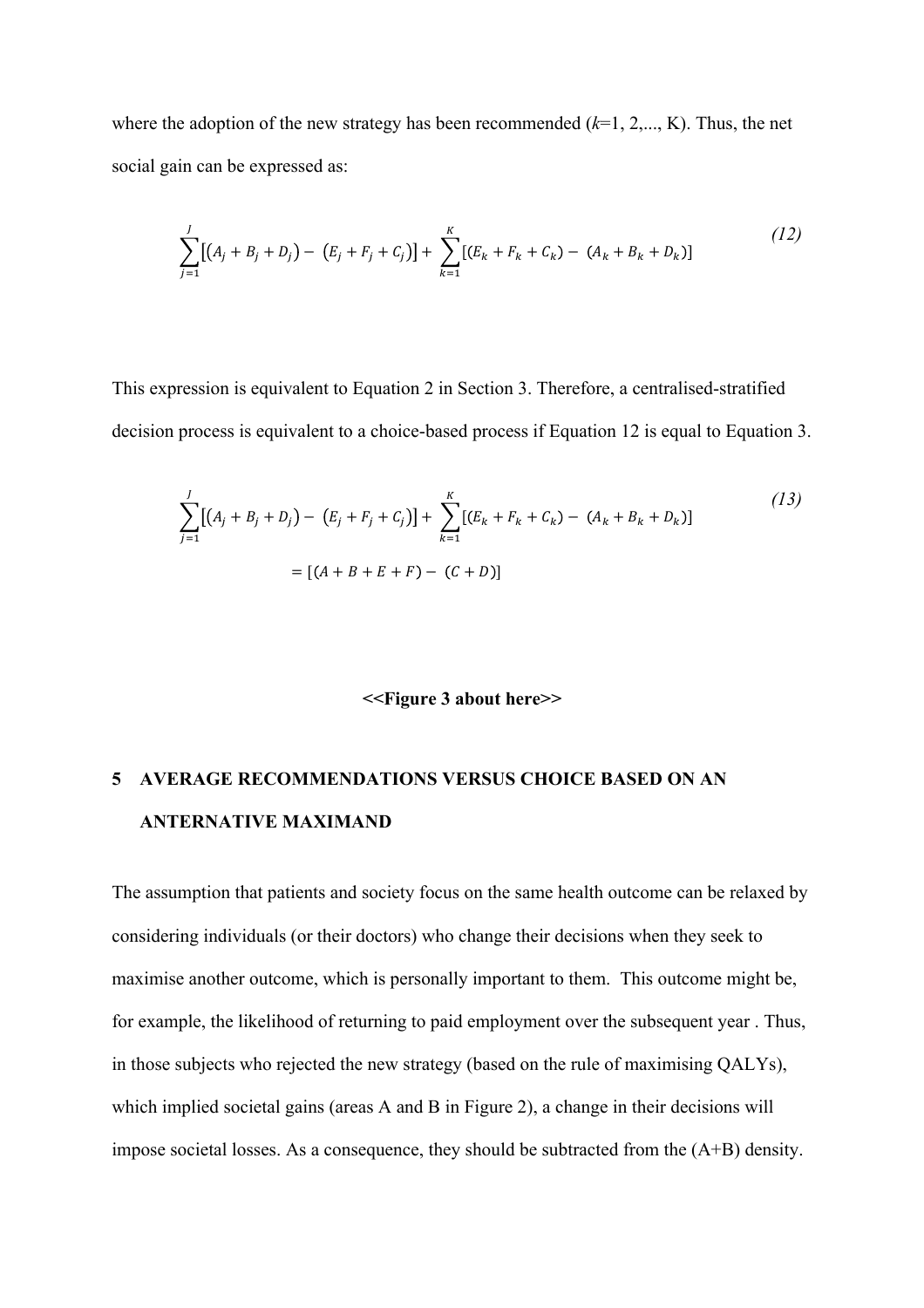Likewise, in those individuals whose adoption of the new treatment represented a societal gain (E+F) a change in their treatment choice (based on a different decision rule) will represent a societal loss. Analogously, for areas C and D, where rejection and adoption, respectively, were understood as societal losses, a change in the decision implies a societal gain. These changes that affect only the net gains of a choice-based decision process can be expressed as:

$$
[(A_y+B_y+E_y+F_y)-(A_z+B_z+E_z+F_z)]-[(C_y+D_y)-(C_z+D_z)]
$$
\n(14)

where *y* represents the density of individuals whose decision is the same under both types of outcome, and *z* represents the density of individuals whose decision changed when they apply an alternative decision rule. As mentioned above, in the case of a centralized decision the areas are the same as in Equation 2. However, for the purpose of comparability with the choice-based case, they must be expressed as a sum of individuals' *y* and *z,* even though under a centralized process both individuals will receive the same treatment:

$$
(A_y + A_z + B_y + B_z + D_y + D_z) - (E_y + E_z + F_y + F_z + C_y + C_z)
$$
\n(15)

Following the same logic explained in Section 3, a centralised decision process is equivalent to a choice-based process if Equation 15 is equal to Equation 14:

$$
(A_y + A_z + B_y + B_z + D_y + D_z) - (E_y + E_z + F_y + F_z + C_y + C_z) =
$$
  

$$
[(A_y + B_y + E_y + F_y) - (A_z + B_z + E_z + F_z)] - [(C_y + D_y) - (C_z + D_z)]
$$

*(16)* 

which simplifies to:

$$
A_z + B_z + D_y = E_y + F_y + C_z
$$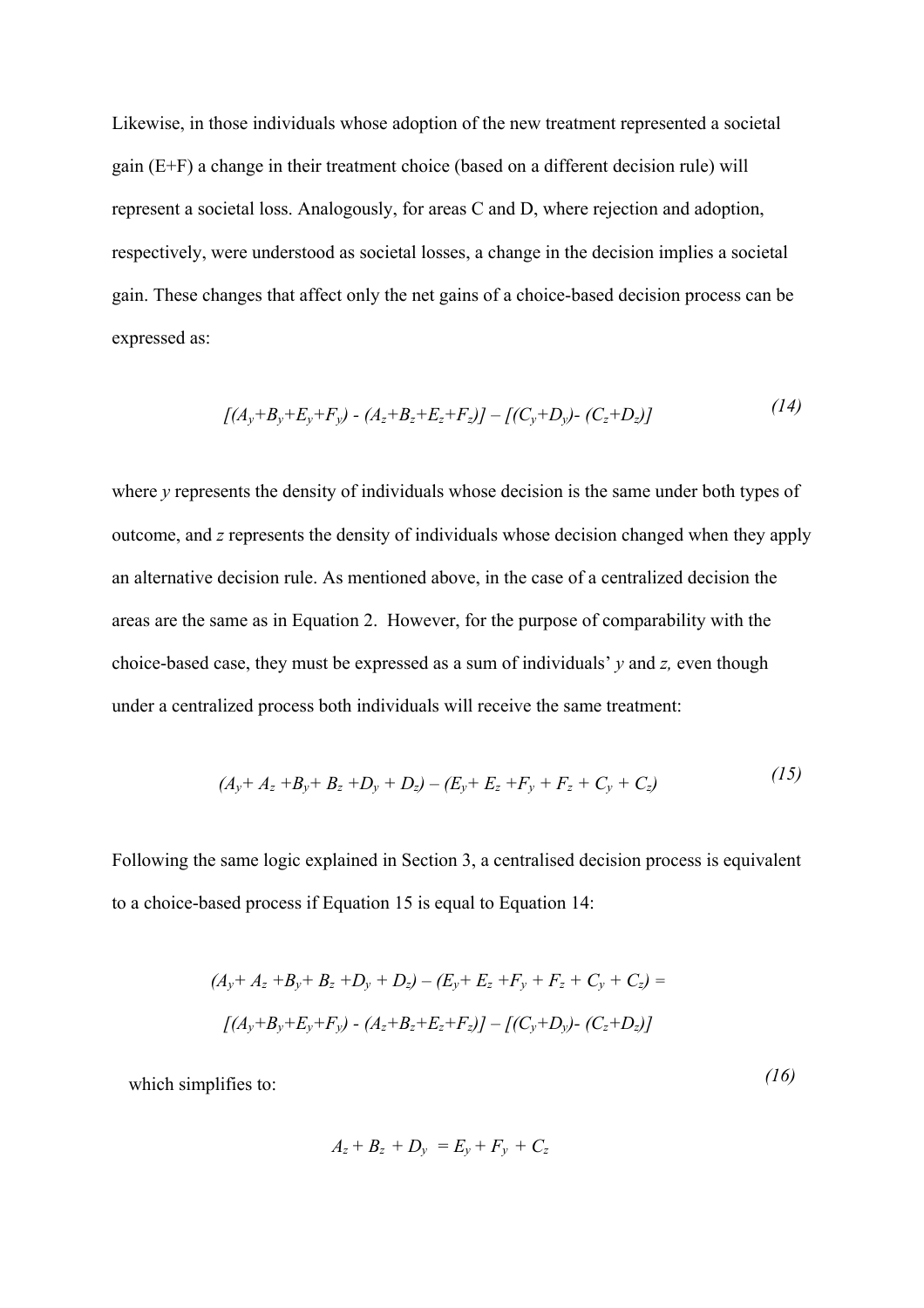In this case, the net social gains are not only affected by the individuals in area D, E and F. Since subjects might change their decisions individuals in areas A, B and C also matter, in particular those who effectively change their decisions  $(A_z, B_z \text{ and } C_z)$ .

This analysis needs the identification of the outcome based on which individuals will make decisions, i.e. the new maximand. Then, expected costs and benefits must be estimated for both outcomes simultaneously in order to identify which individuals keep or change their decisions.

From this point onwards, the area of the northeast quadrant between  $\lambda$  and the Y axis will be called NNE quadrant (north-northeast) and the area below the  $\lambda$  line and the Y axis will be called NSE quadrant (north-southeast).

### **6 CASE STUDY**

In this section, the methods proposed in this paper are applied to a case study. The analysis is based on the study RITA-3, a multicentre clinical trial (n=1,810) that compared the efficacy of an intensive versus a conservative treatment strategy for the early management of patients with non-ST-elevation acute coronary syndrome (Fox et al., 2005, Fox et al., 2002). The average results of the trial showed that an invasive strategy is efficacious but is not costeffective at a threshold of £20,000 per additional QALY, which sets a potential conflict between a centralised decision based on cost-effectiveness and choices made at individual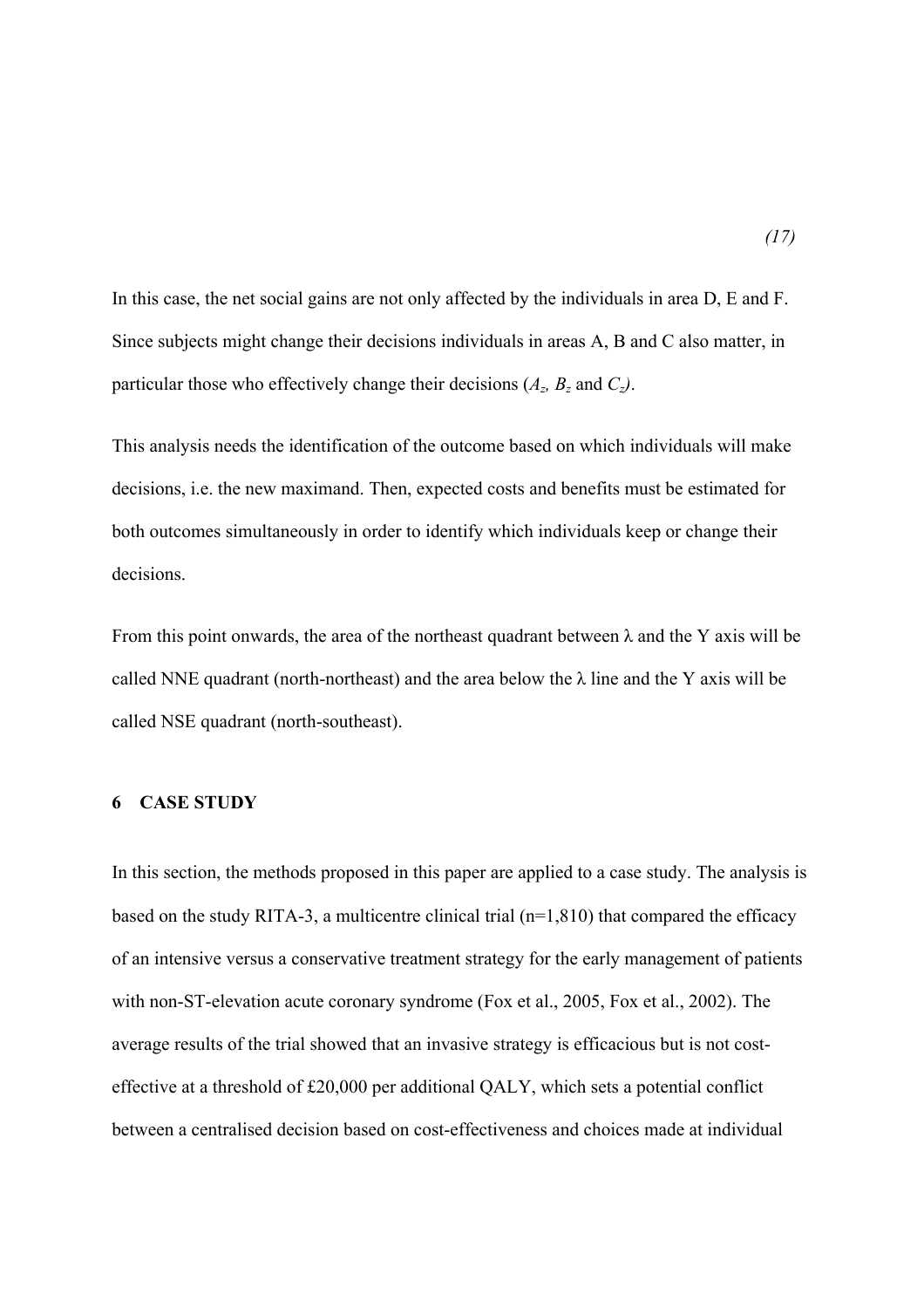level (Henriksson et al., 2008). In this example, given the condition of the patients, we assume doctors will make the choices on their behalf.

The incremental costs and QALYs were estimated for each patient using the trial data. A set of regression equations was used to estimate the parameters needed to populate the decision model. Because the equations were conditional to a set of individual level covariates, parameters could be estimated for each patient. Figure 4a shows the cloud that represents the joint distribution of potential outcomes, which corresponds to 1,810 patients in the trial.

<<Figure 4 about here>>

An alternative way of conducting the calculations is to estimate the average INHB*i* of one particular area weighted by the proportion of the density of the area. Thus, the average INHB*i* of the NNE quadrant is 0.099 net QALYs and its density represents 58% of the whole joint distribution (weighted average 0.0578 net QALYs). Likewise, the average NHB*i* of the NSE area is 0.146 net QALYs and its density is 33.7% of the joint distribution (weighted average 0.0493 net QALYs). As a consequence, the difference between NNE and NSE, estimated for a relevant population of 556,723 patients in the UK for the next ten years (assuming a discount rate 3.5% and an annual incidence rate of 59,756 patients), is 4,732 net QALYs or £94,640,000 in monetary terms (assuming a threshold value of £20,000 per QALY gained). The calculation used absolute values because the sign reveals whether the decision (accept or reject), and the magnitude represent the expected health the system gains (or avoid losing), which is what it has been modelled conceptually in sections 3, 4 and 5.

If we assume that the transaction costs of implementing either of the decision-making processes is similar, which can be considered reasonable in this health problem,  $(C_r-C_{Ch})$ tends to zero. Therefore, if policy makers' focus is in gains in population health, then a centralised guideline based on cost effective is the more appropriate policy. If there is an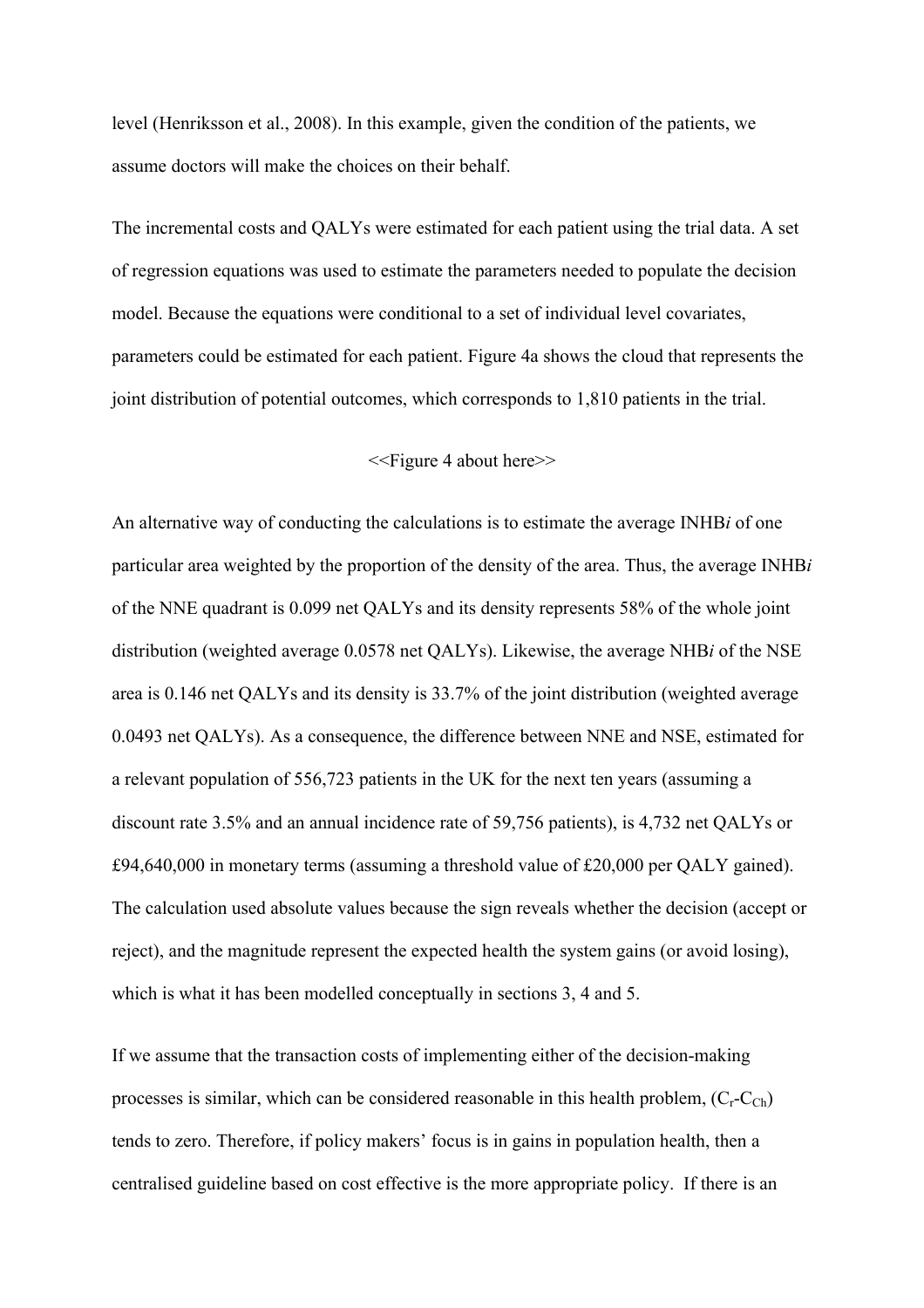interest of implementing choices at individual level as an end in itself and as an additional source of social value, independent of population health, then policy makers would need to be willing to forgo 4,732 QALYs (an opportunity loss) over the next ten years to implement such a policy .

The second situation is the comparison between guidelines based on subgroups versus a choice based decision-making process. This analysis requires the definition of an optimal guideline based on subgroups. It has previously been shown that the optimal guideline for the trial RITA-3 considers alternative paths on the basis of the combination of six covariates (Espinoza et al., 2014b). In this study, we will use those results to estimate the opportunity loss of a choice based decision-making process.

The joint distribution of potential outcomes presented in Figure 4a occupies the NNE, NSE and NW quadrants only. In this case the challenge is to identify those patients who either should or should not receive the new strategy according to the subgroup guideline, which is illustrated in Figures 4b and 4c respectively. The expected net social gain in the subgroups where the decision is to reject the new strategy was  $0.0448$  net QALYs (estimated according to Equation 9). The expected net social gain in the subgroups where the standard strategy was recommended was -0.0265 net QALYs (estimated according to Equation 10). The expected net social gain due to a choice based decision-making process for this case is (A+E+F-D) because other areas are zero (according to Equation 3), or similarly  $(NW + NSE - NNE = -$ 0.029). Finally, the value of choice, i.e. the expected health that the system should be willing to forgo in order to implement a choice based decision-making process for a relevant population of 556,723 patients is  $((0.0448 - 0.0265 + 0.029) * 556,723)$ , which corresponds to 26,333 net QALYs over the next ten years.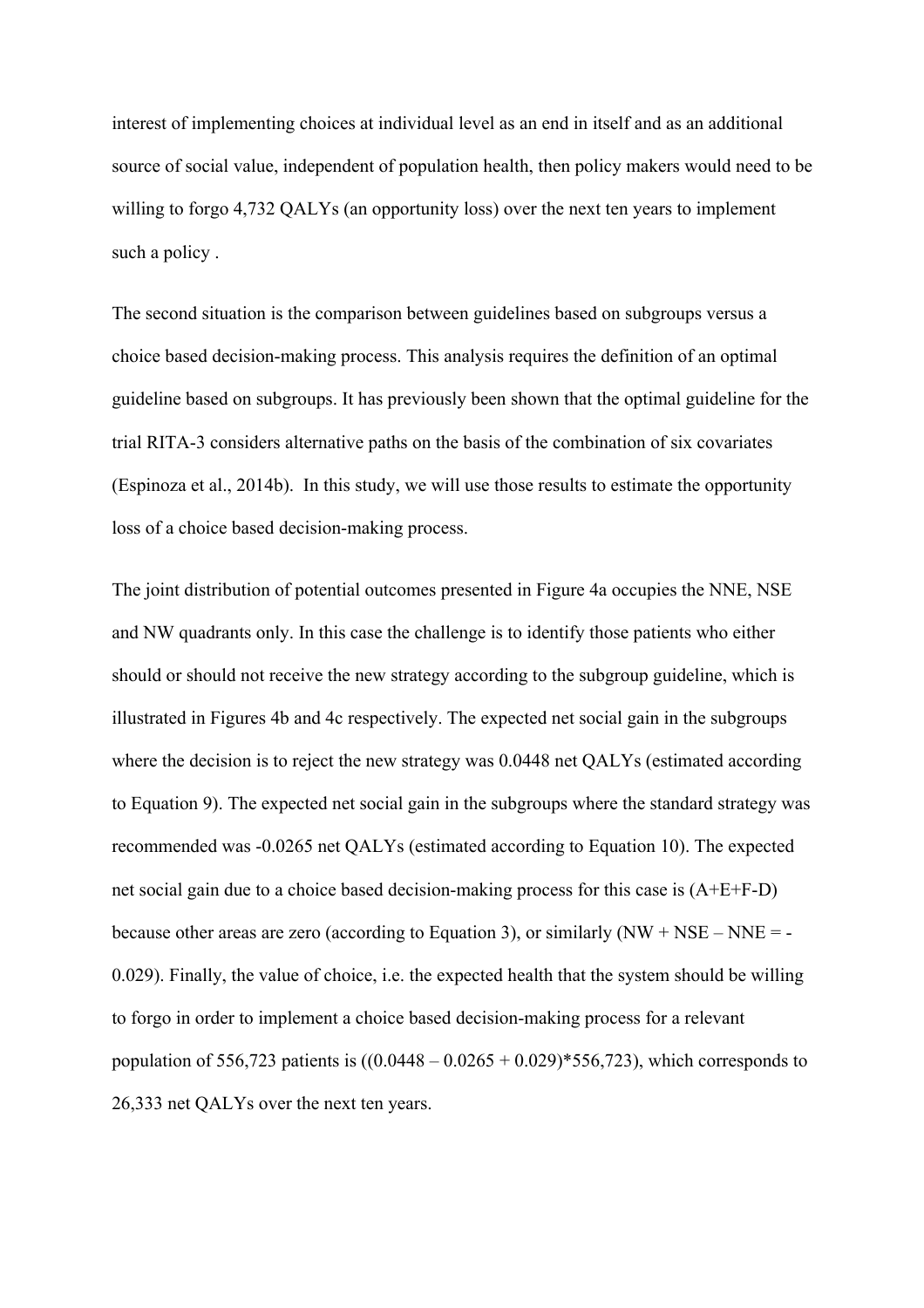The third situation can be addressed when we are able to identify the outcome that patients use instead of QALYs. The RITA-3 trial offers an opportunity to explore this situation since the health problem, as many other emergency conditions, describes a clinical setting where conducting informed or shared decision-making is difficult. Instead, it is very likely that the doctor will make the decision on behalf of the patient following the evidence published in the clinical report. Consistent with that idea and for illustrative purposes, it is assumed that doctors will make their prescriptions maximising patient's survival (life years). It also assumes that doctors have knowledge about the effect of individual characteristics on health outcomes, which is equivalent to the maximization of life years at individual level.

The RITA-3 cost-effectiveness model, as many other decision models, allows us to estimate the expected individual life years' increment as well as QALYs. The analysis identifies individuals who would receive a different strategy if the rule of maximising life years was applied. According to Equation 11 the densities of interest are  $A_z$ ,  $B_z$ ,  $C_z$ ,  $D_v$ ,  $E_v$ , and  $F_v$ . The study showed that the incremental life years are positive in all (1,810) patients. Thus, every patient in the NW quadrant (area A) would receive invasive treatment, which means that A*<sup>z</sup>* is equal to A. Further, individuals in the remaining areas do not change their decisions, i.e. E*<sup>y</sup>* plus  $F_v$  is equal to E plus F and  $D_v$  is equal to D.  $B_z$  and  $C_z$  are equal to zero.

The average I*i*NHB of the NW quadrant is 0.25 QALYs and its density is 8.23% (weighted average of 0.02 QALYs). Applying equation 11 to the actual data, the calculation can be reduced to  $(2 \text{ [NNE+NW-NSE]} = 2 \text{ [}32,225 + 11,626 - 27,454)$  which results in 16,397 QALYs or £327,940,000 in monetary terms (assuming a threshold value of £20,000 per QALY gained). Under this scenario, therefore, decision makers would need to be willing to forgo an opportunity loss of this magnitude if it were to select a choice-based policy.

### **7. Discussion**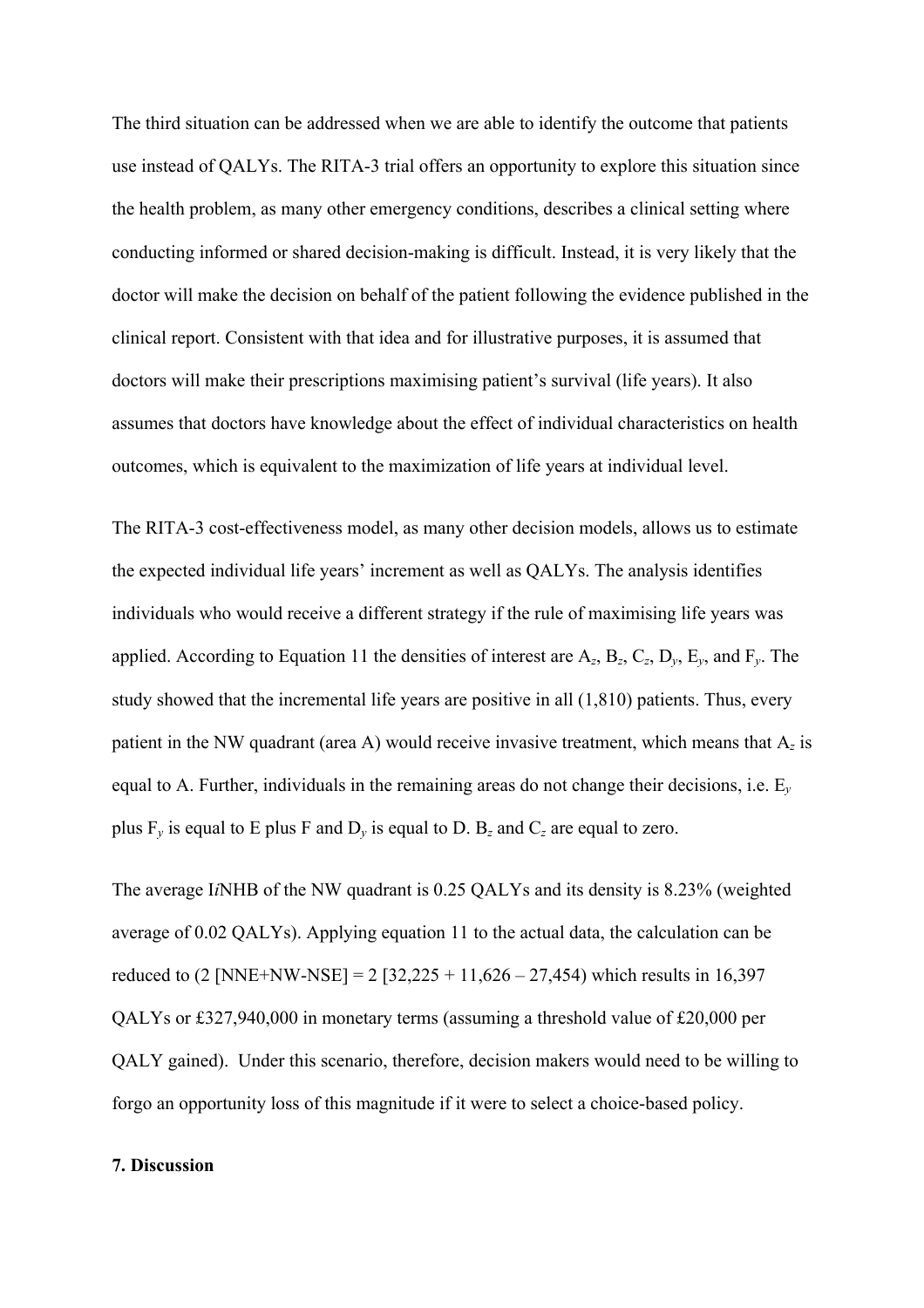Many countries have adopted a process for decisions about the funding of health care interventions where the selection of alternatives is informed by cost-effectiveness evidence. These decisions are usually implemented as centralised decisions, which are expected to be followed by all health professionals of the healthcare system. Furthermore, offering the opportunity of making choices at individual level is an important objective of many health systems, which is not limited to the access to healthcare providers but also to the selection of diagnostic pathways and treatments. However, there is a potential conflict between central decision makers whose objective is to maximise population health subject to limited resources and individuals who pursue the maximization of their own individual health (or other outcomes) without necessarily taking into account the consequences of their decisions upon other individuals' health. This happens with expensive technologies that are considered not to be cost-effective at (sub-) population level. In this paper we argue that the magnitude of this conflict depends on how potential outcomes of each individual are distributed on the cost-effectiveness plane and can be expressed as the amount of health that would be forgone if decisions regarding treatments were devolved to the patient level. We present a framework to estimate the value of a choice-based decision-making process in a health system that seeks to maximise population health with the limited resources.

The paper describes three different analyses: a comparison between a guideline based on the average cost-effectiveness and choice based decisions; a guideline based on subgroups and choice based decisions; and the comparison between a guideline based on the average and the choice based process based on the maximization of a different outcome. A fourth possible situation is the comparison between a guideline based on subgroups and choice based decisions with a different outcome. This scenario is not examined in detail because is a simple extension of the methods presented here.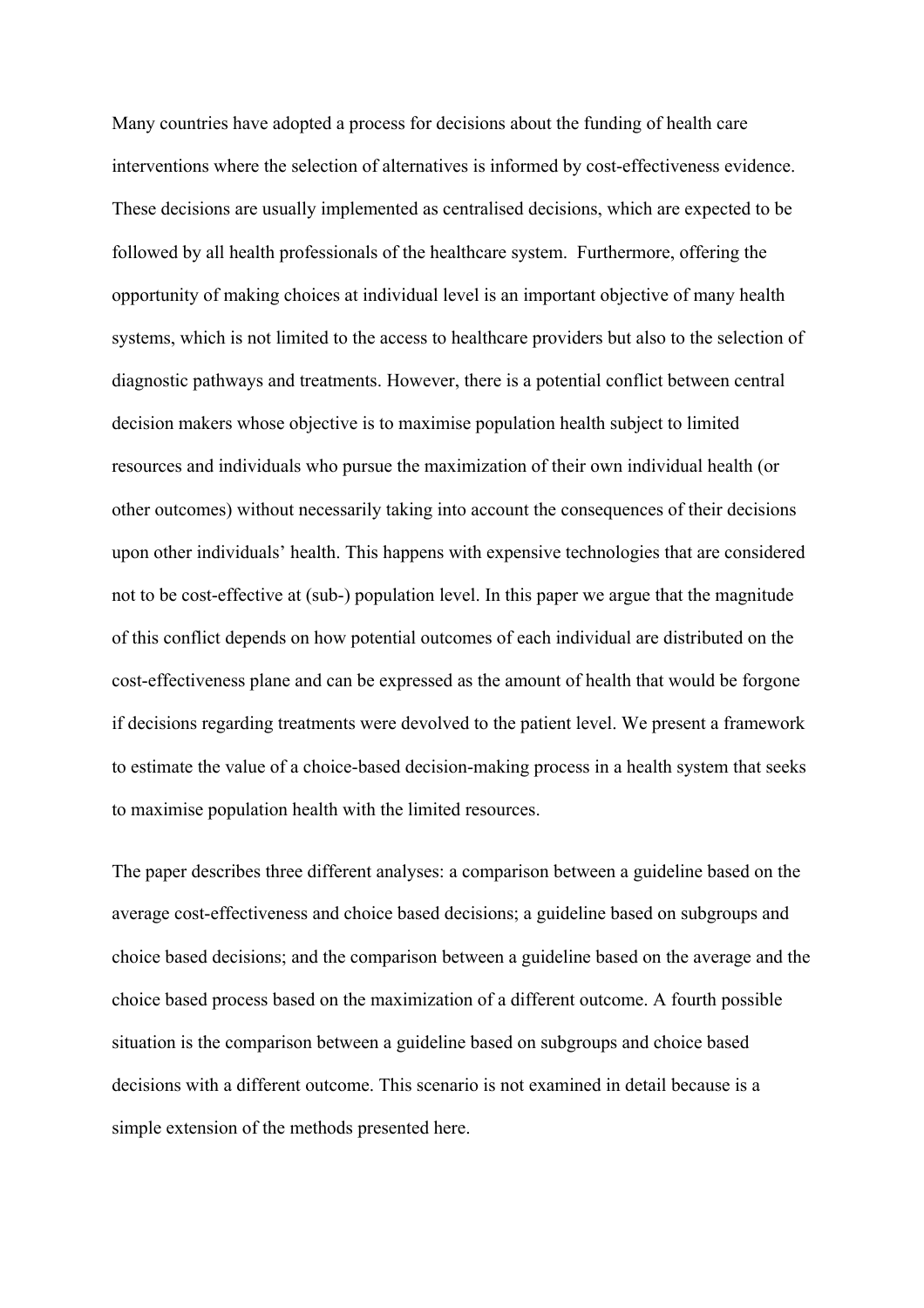Choice based decisions are assumed to be an informed selection made by the patient-doctor dyad. Although we have presented the arguments why decisions at individual level might be valuable, our framework restricts the choice model to a more simple approach. It assumes that patients will make choices based on what evidence has proved to be better for them. Then it expands the framework to the case where they introduce additional (unobserved) variables modifying the maximand, accepting that its identification is matter of further research. In addition, we are also aware that making decisions at individual level generate additional costs, including additional tests or time, which might also introduce inefficiencies. This is why the estimate of  $C_{ch}$  is important, and further research might be focused on revealing a good estimate of it. The increasing literature on tools for shared decision-making might be useful for this task.

A predictable but nonetheless interesting finding is that the value a health care system will have to associate with offering choice to patients for its own sake (independent of its impact on population health) will have to be greater when it is compared with centralised decisionmaking based on subgroup recommendations. This result is to be expected because when different decisions for different subgroups have been made, the expected health loss due to lack of understanding of the heterogeneity is lower and the expected population health gains are greater than the average case.

The method introduced in this article relies completely on the estimation of the joint distribution of potential outcomes. This distribution can be estimated through decision modelling using individual level data with specific information about patient level characteristics (Basu and Meltzer, 2007, van Gestel et al., 2012). This is the approach used for the case study presented in Section 6. One of the strengths of this example is that all relevant parameters (transition probabilities, costs and outcomes) have been estimated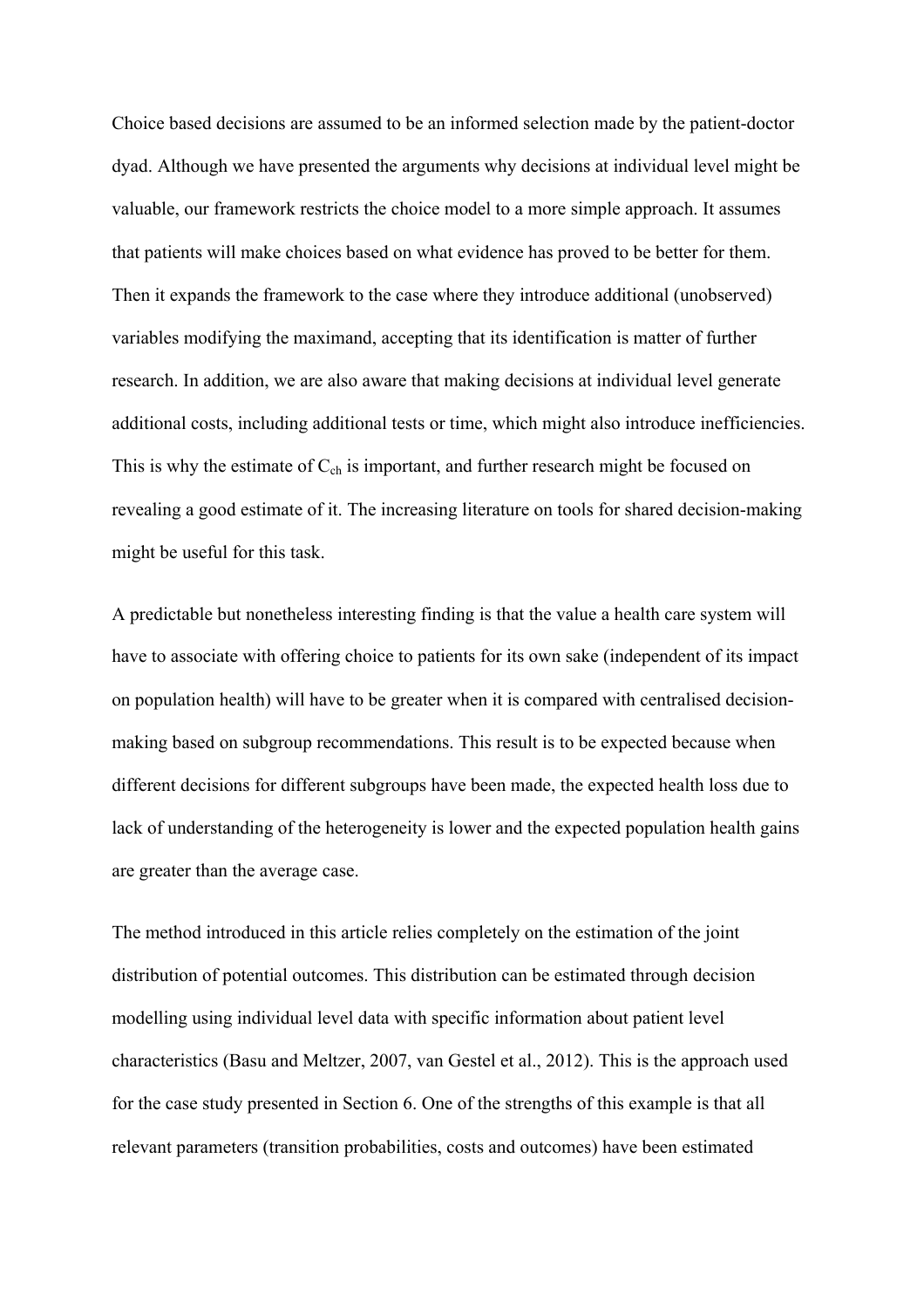conditional to six individual characteristics. One limitation, however, is that the estimation was made using observed covariates only. In many cases there is significant unobserved heterogeneity that might determine important differences in the distribution, part of which may be successfully exploited by patients and/or doctors in the shared decision-making process. This is not a limitation of the methods presented here itself but a broader limitation to our current capacity to predict the counterfactual for each individual. Basu (2011) has shown how the joint distribution can be estimated considering patient choices as a source of unobserved heterogeneity. The application of those methods to this framework is an opportunity for future research.

In this paper we used the ex post information about efficacy produced in a clinical trial to estimate an ex ante information about cost-effectiveness and the value of decisions at individual level. Moreover, the analysis has been restricted to those interventions that are not yet covered; hence, it has excluded some existing and alternatives that are already covered among which patients and might make choices. Of course the possibility of selection among a greater number of alternatives with a range of characteristics will have an impact on health. For example, if there are two drugs available for a chronic condition, patients might choose one that is less effective because it need one daily intake instead of two. Health consequences derived from those choices have not been studied in this research because they do not generate any conflict between centralized decisions and choices at individual level in terms of coverage. However, we agree this is an important issue that might be matter of future research.

The method introduced in this paper is a comparison based on current information and it does not consider the uncertainty around the estimates. Decision uncertainty is regularly characterized and reported in cost-effectiveness analysis to address the question of whether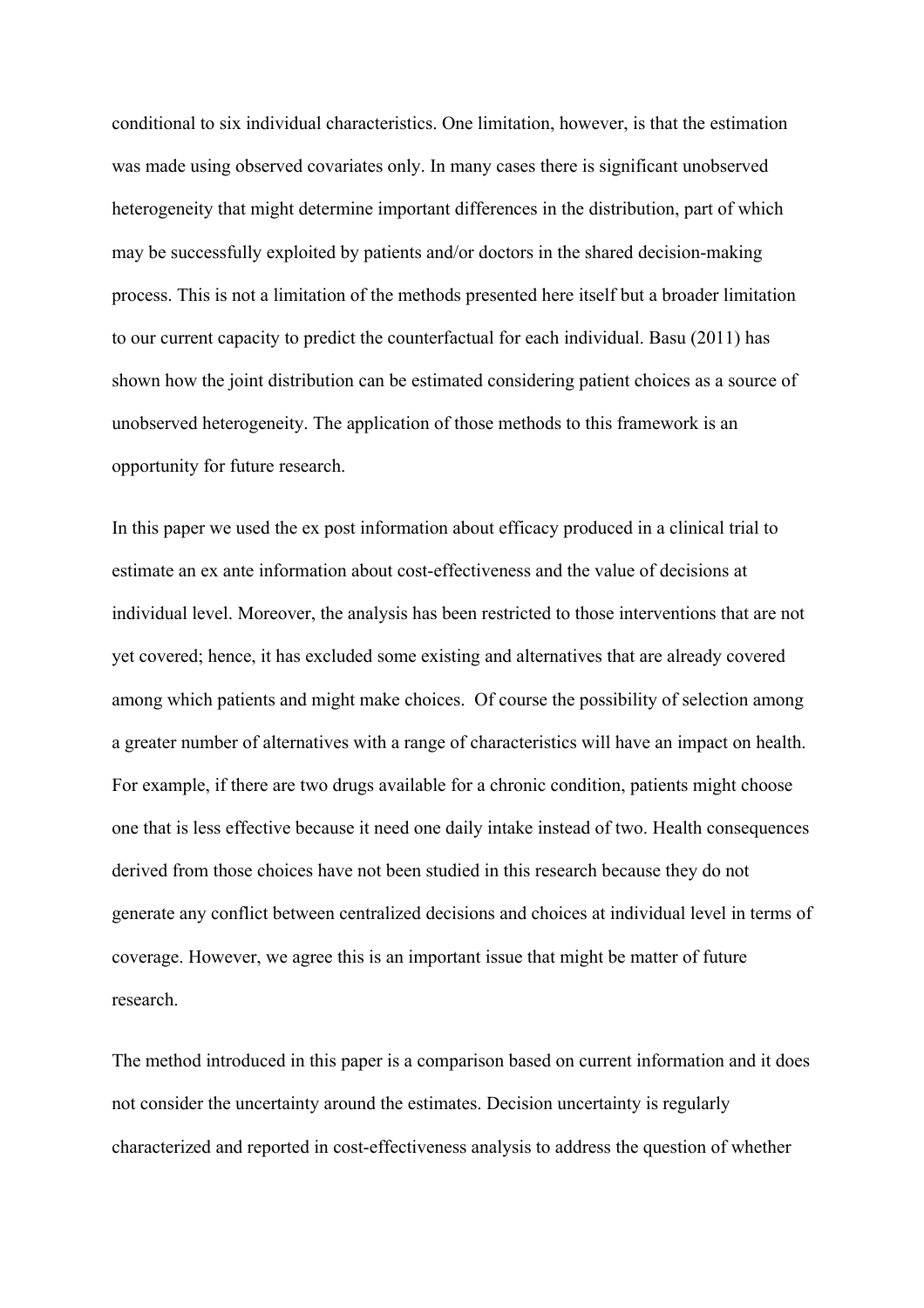further research represents a good use of the limited budget. In this paper, the main question is framed in the context of decision-making with current evidence and the methods are consistent with it. However, we acknowledge that, if future patients can benefit from further research, so is the future decision about implementing a choice based decision process. This is an issue that require further research.

The estimates produced here are not intended to solve a set of other normative questions but only to produce empirical information that might be helpful. These questions include (a) the magnitude of health that the society *should* be willing to forgo in order to satisfy the autonomy of patients; and (b) the types of patients where this analysis should be considered. We argue that the answers to those questions still rely on the deliberative decision process, which can benefit from the estimates produced in this analysis.

Finally, we argue that the estimates generated using these methods might become a valuable part of the health technology assessment process. If the objective of the health system is to implement some degree of patient's choice in treatment selection, the judgment as to whether a choice based process can be implemented can be facilitated by the information generated from the analysis presented here. When the magnitude of the expected health forgone is small, the health system might want to implement a choice based policy, for example, as shared decision-making. Although this process does not replace the production of evidencebased guidelines, the effort of the system would be to emphasise the role of shared decisionmaking instead of the fulfilment of the guideline.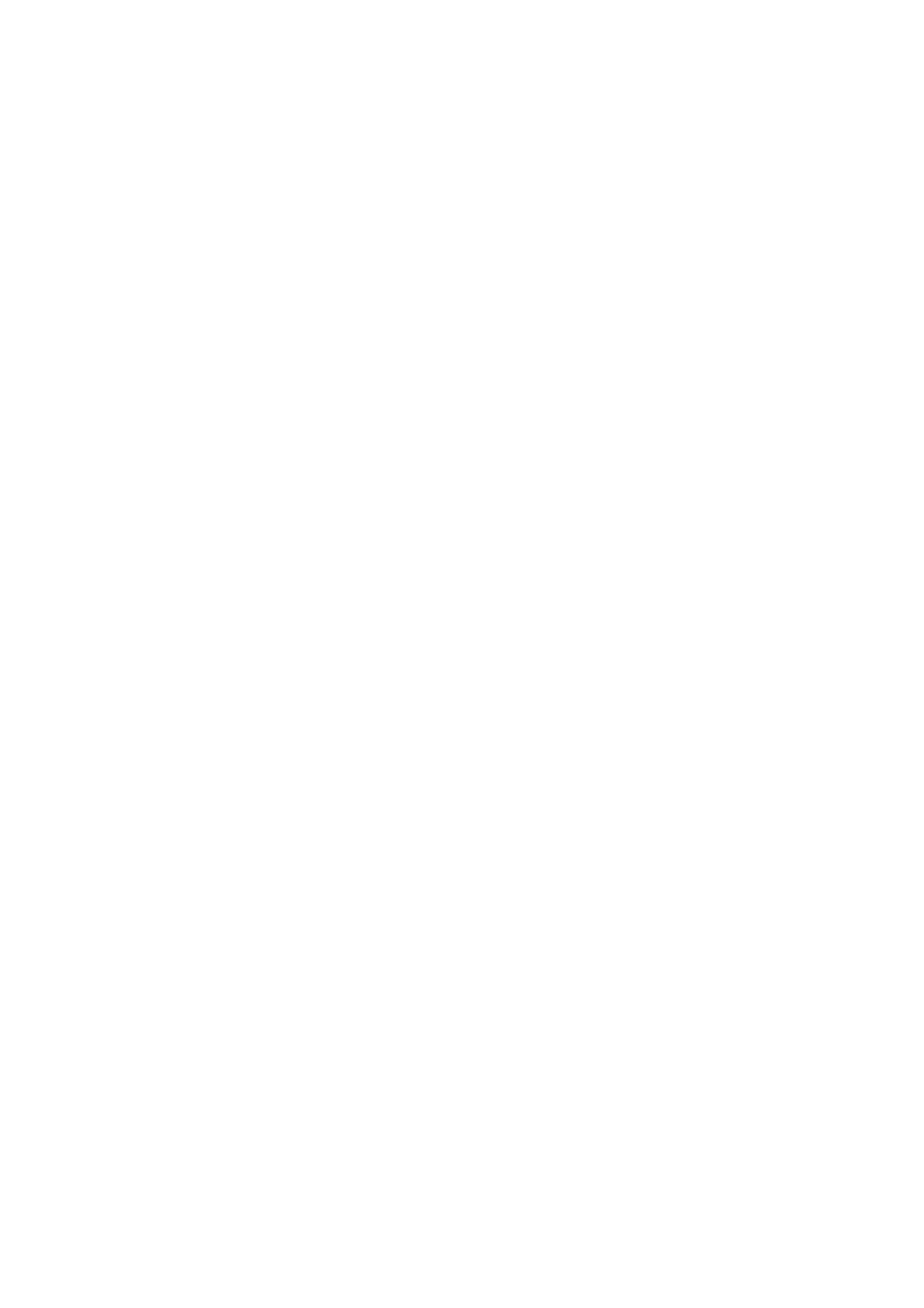## **REFERENCES**

- BASU, A. 2009. Individualization at the Heart of Comparative Effectiveness Research: The Time for i-CER Has Come. *Med Decis Making,* 29**,** NP9-11.
- BASU, A. 2011. Economics of individualization in comparative effectiveness research and a basis for a patient-centered health care. *Journal of Health Economics,* 30**,** 549-59.
- BASU, A., CARLSON, J. J. & VEENSTRA, D. L. 2015. A Framework for Prioritizing Research Investments in Precision Medicine. *Med Decis Making (ahead of print)*.
- BASU, A. & MELTZER, D. 2007. Value of Information on Preference Heterogeneity and Individualized Care. *Med Decis Making,* 27**,** 112-127.
- BROOKER, A. S., CARCONE, S., WITTEMAN, W. & KRAHN, M. 2013. Quantitative patient preference evidence for health technology assessment: a case study. *Int J Technol Assess Health Care,* 29**,** 290-300.
- CHARLES, C., GAFNI, A. & WHELAN, T. 1997. Shared decision-making in the medical encounter: what does it mean? (or it takes at least two to tango). *Social Science & Medicine,* 44**,** 681-92.
- COYLE, D., BUXTON, M. J. & O'BRIEN, B. J. 2003. Stratified cost-effectiveness analysis: a framework for establishing efficient limited use criteria. *Health Economics,* 12**,** 421- 7.
- EDDY, D. M. 1991. Clinical decision making: from theory to practice. The individual vs society. Is there a conflict? *JAMA : the journal of the American Medical Association,* 265**,** 1449-1450.
- ESPINOZA, M., SCULPHER, M., MANCA, A. & BASU, A. 2014a. Heterogeneity in Decision-Making about Health Interventions. *In:* CULYER, A. (ed.) *Encyclopedia of Health Economics.* Elsevier.
- ESPINOZA, M. A., MANCA, A., CLAXTON, K. & SCULPHER, M. J. 2014b. The value of heterogeneity for cost-effectiveness subgroup analysis: conceptual framework and application. *Medical decision making : an international journal of the Society for Medical Decision Making,* 34**,** 951-64.
- FOX, K. A. A., POOLE-WILSON, P., CLAYTON, T. C., HENDERSON, R. A., SHAW, T. R. D., WHEATLEY, D. J., KNIGHT, R. & POCOCK, S. J. 2005. 5-year outcome of an interventional strategy in non-ST-elevation acute coronary syndrome: the British Heart Foundation RITA 3 randomised trial. *The Lancet,* 366**,** 914-920.
- FOX, K. A. A., POOLE-WILSON, P. A., HENDERSON, R. A., CLAYTON, T. C., CHAMBERLAIN, D. A., SHAW, T. R. D., WHEATLEY, D. J. & POCOCK, S. J. 2002. Interventional versus conservative treatment for patients with unstable angina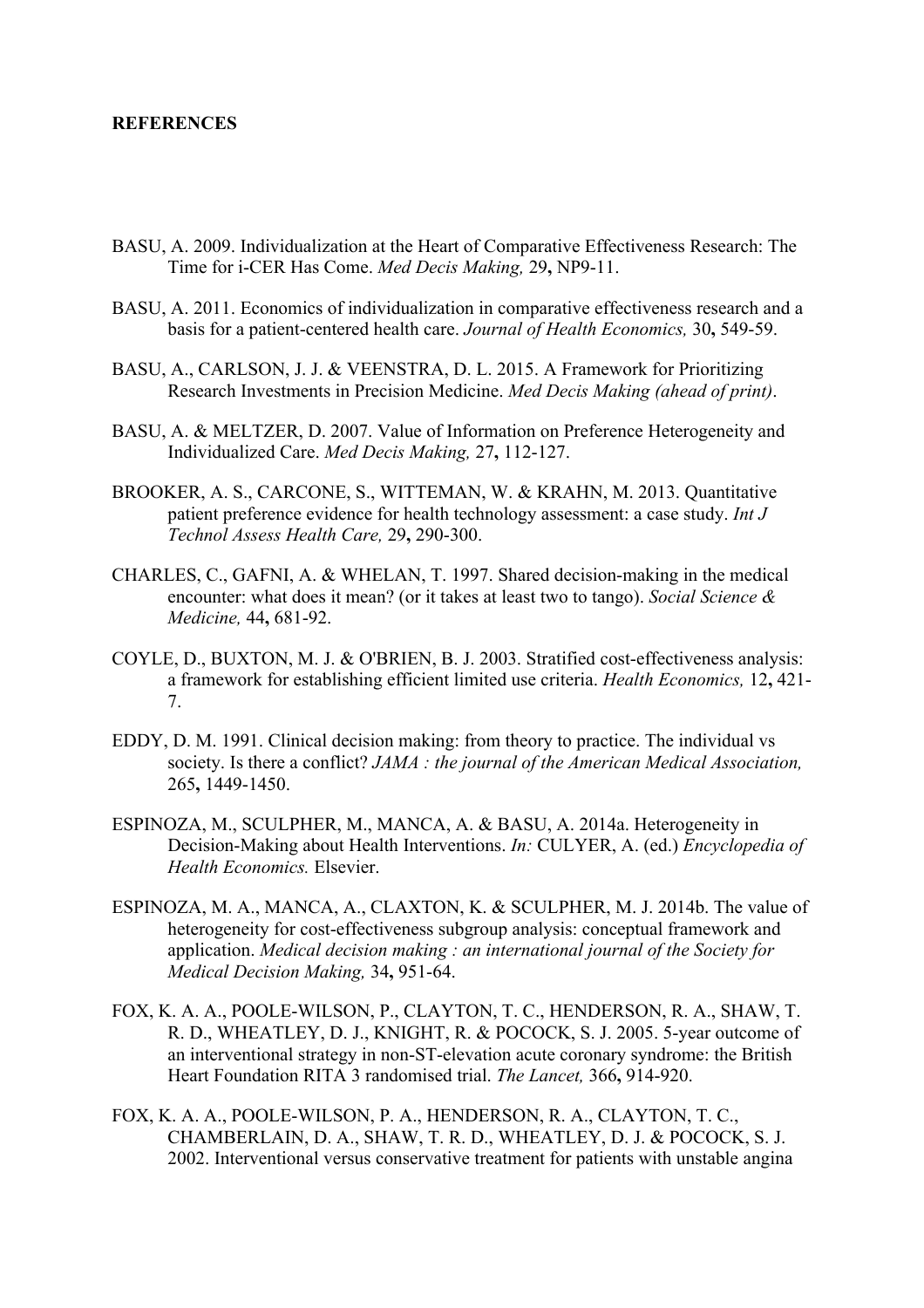or non-ST-elevation myocardial infarction: the British Heart Foundation RITA 3 randomised trial. *The Lancet,* 360**,** 743-751.

- GULLAND, A. 2011. Welcome to the century of the patient: The Salzburg statment on shared decision making. *British Medical Journal,* 342**,** 792-796.
- HENRIKSSON, M., EPSTEIN, D. M., PALMER, S. J., SCULPHER, M. J., CLAYTON, T. C., POCOCK, S. J., HENDERSON, R. A., BUXTON, M. J. & FOX, K. A. A. 2008. The cost-effectiveness of an early interventional strategy in non-ST-elevation acute coronary syndrome based on the RITA 3 trial. *Heart,* 94**,** 717-723.
- HOLLAND, P. 1986. Statistics and causal inference. *Journal of the American Statistical Association,* 81**,** 945-960.
- OSHANA, M. 2003. How much should we value autonomy? *In:* PAUL, E. F., MILLER, F. D. & PAUL, J. (eds.) *Autonomy.* Cambridge: Cambridge University Press.
- REDLEY, M., KEELEY, H., CLARE, I., HINDS, D., LUKE, L. & HOLLAND, A. 2011. Respecting patient autonomy: understanding the impact on NHS hospital in-patients of legislation and guidance relating to patient capacity and consent. *J Health Serv Res Policy,* 16**,** 13-20.
- SCULPHER, M., GAFNI, A. & WATT, I. 2002. Shared treatment decision making in a collectively funded health care system: possible conflicts and some potential solutions. *Social Science & Medicine,* 54**,** 1369-77.
- SCULPHER, M. J., WATT, I. & GAFNI, A. 1999. Shared decision making in a publicly funded health care system. Policies exist to reduce the risk of conflict between individual and society. *BMJ,* 319**,** 725-6.
- SEN, A. 1988. Freedom of Choice: Concept and Content. *European Economic Review,* 32**,** 269-294.
- SLEIGHT, P. 2000. Debate: Subgroup analyses in clinical trials fun to look at, but don't believe them! *Current Controlled Trials in Cardiovascular Medicine,* 1**,** 25 - 27.
- STINNETT, A. A. & MULLAHY, J. 1998. Net health benefits: a new framework for the analysis of uncertainty in cost-effectiveness analysis. *Medical Decision Making,* 18**,** S68-80.
- SUN, X., BRIEL, M., WALTER, S. D. & GUYATT, G. H. 2010. Is a subgroup effect believable? Updating criteria to evaluate the credibility of subgroup analyses. *BMJ,* 340**,** c117.
- UTENS, C. M., VAN DER WEIJDEN, T., JOORE, M. A. & DIRKSEN, C. D. 2014. The use of research evidence on patient preferences in pharmaceutical coverage decisions and clinical practice guideline development: exploratory study into current state of play and potential barriers. *BMC Health Serv Res,* 14**,** 540.
- VAN DER HATERD, J., VOOGDT-PRUIS, H., RAATS, I., VAN DER BRINK, R. & VAN VEENENDAAL, H. 2016. Preference-sensitive decisions of patients with metastatic breast cancer: The need for decision suppport. *Patient Exp J,* 3**,** 50-56.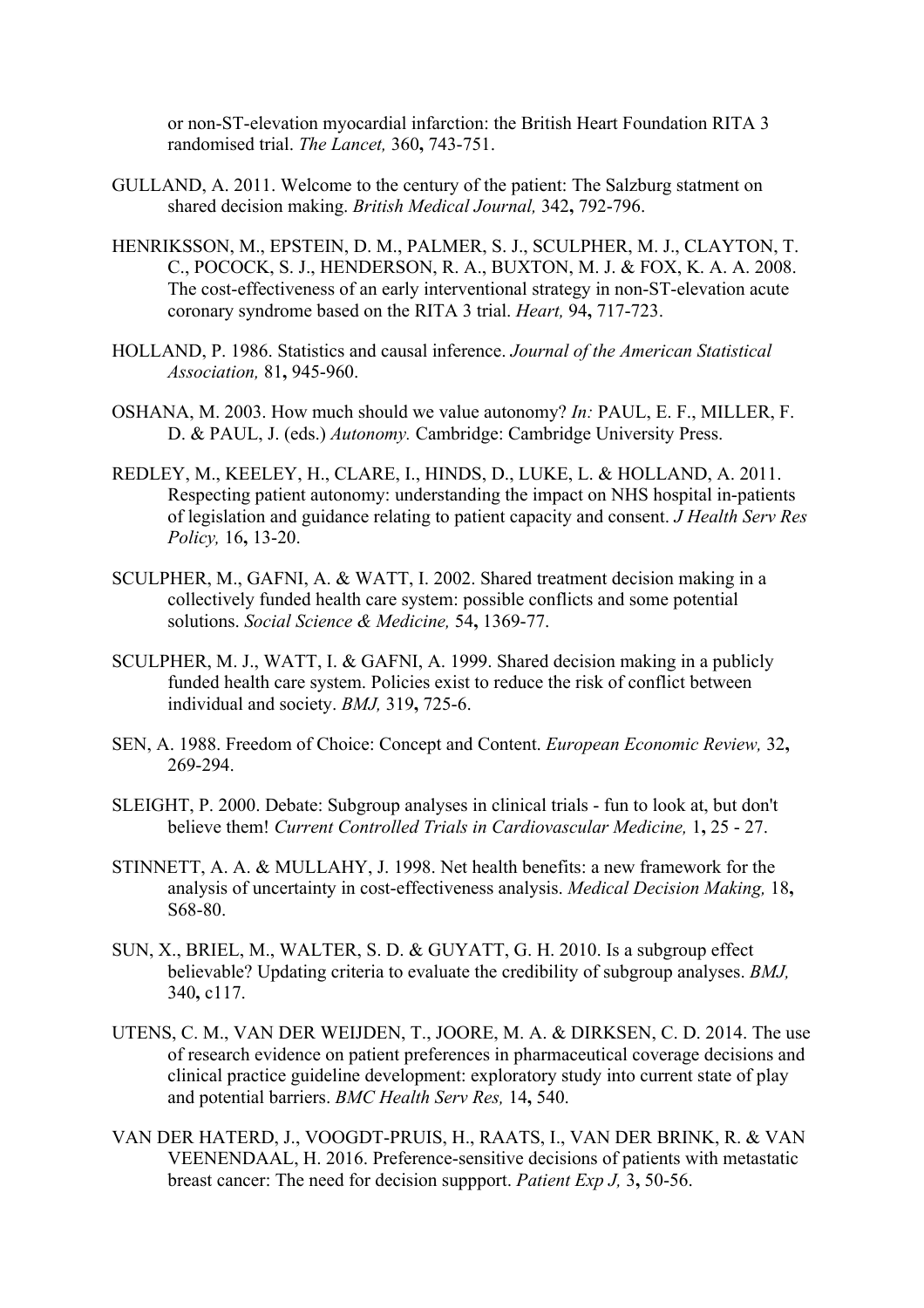- VAN DER WEIJDEN, T., LEGARE, F., BOIVIN, A., BURGERS, J. S., VAN VEENENDAAL, H., STIGGELBOUT, A. M., FABER, M. & ELWYN, G. 2010. How to integrate individual patient values and preferences in clinical practice guidelines? A research protocol. *Implement Sci,* 5**,** 10.
- VAN GESTEL, A., GRUTTERS, J., SCHOUTEN, J., WEBERS, C., BECKERS, H., JOORE, M. & SEVERENS, J. 2012. The role of expected value of individualized care in cost-effectiveness analyses and decision making. *Value in Health,* 15**,** 13-21.
- VEROFF, D., MARR, A. & WENNBERG, D. E. 2013. Enhanced support for shared decision making reduced costs of care for patients with preference-sensitive conditions. *Health Aff (Millwood),* 32**,** 285-93.
- WANG, R., LAGAKOS, S. W., WARE, J. H., HUNTER, D. J. & DRAZEN, J. M. 2007. Statistics in Medicine -- Reporting of Subgroup Analyses in Clinical Trials. *N Engl J Med,* 357**,** 2189-2194.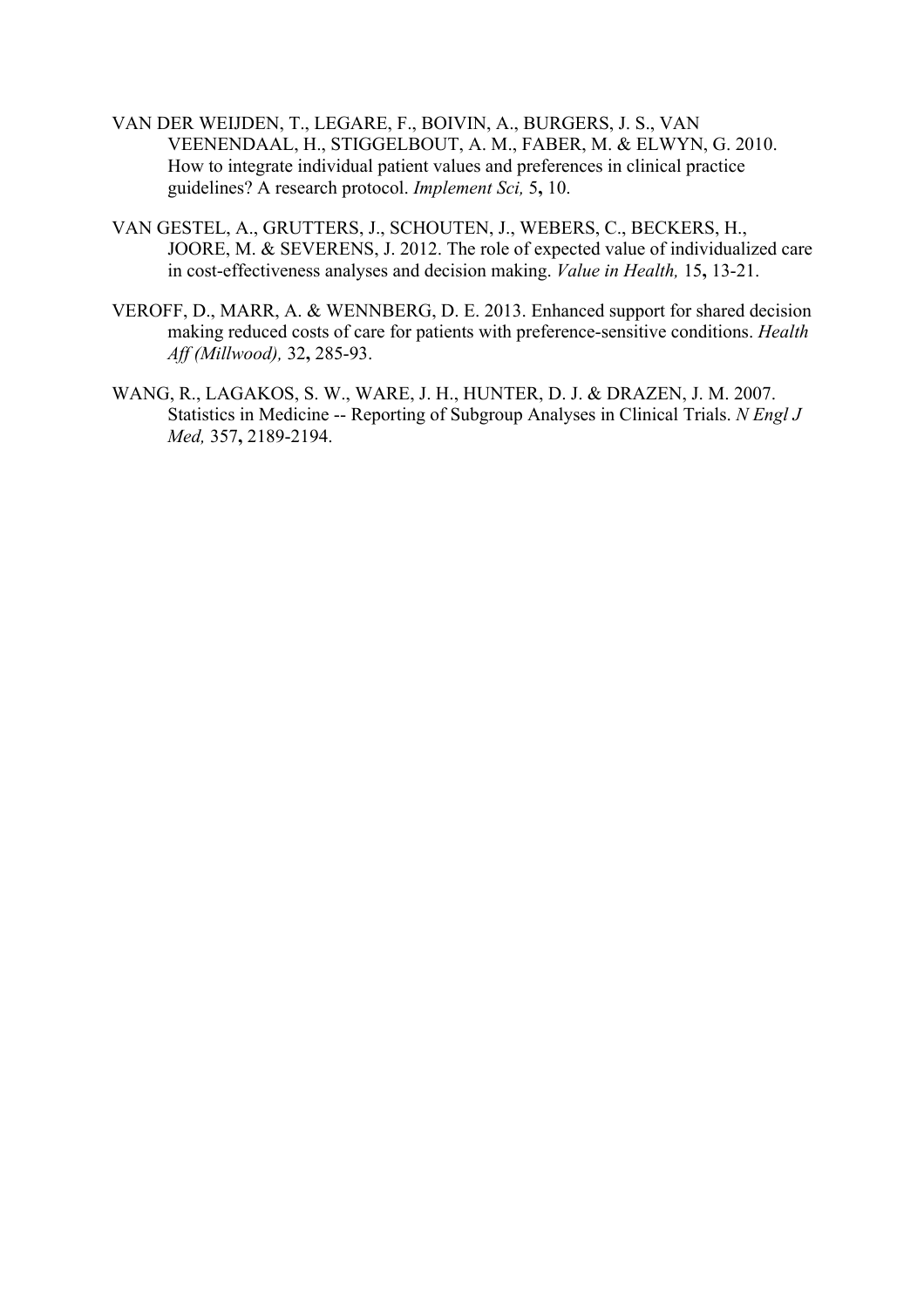**Acknowledgements:** This research was funded by the UK Department of Health Policy Research Programme through its Policy Research Unit in Economic Evaluation of Health & Care Interventions (EEPRU). The views expressed are not necessarily those of the Department. ME has received doctoral funding from the Chilean scholarship program ''Beca Presidente de la República'' and the School of Medicine at Pontificia Universidad Católica de Chile. AM's contribution was made under the terms of a career development research training fellowship issued by the National Institute for Health Research (grant CDF-2009-02- 21). We would like to acknowledge collaborators on the RITA-3 trial economic analysis.

**Conflicts of interest disclosure:** None of the authors report any conflicts of interests related to the production of this research article.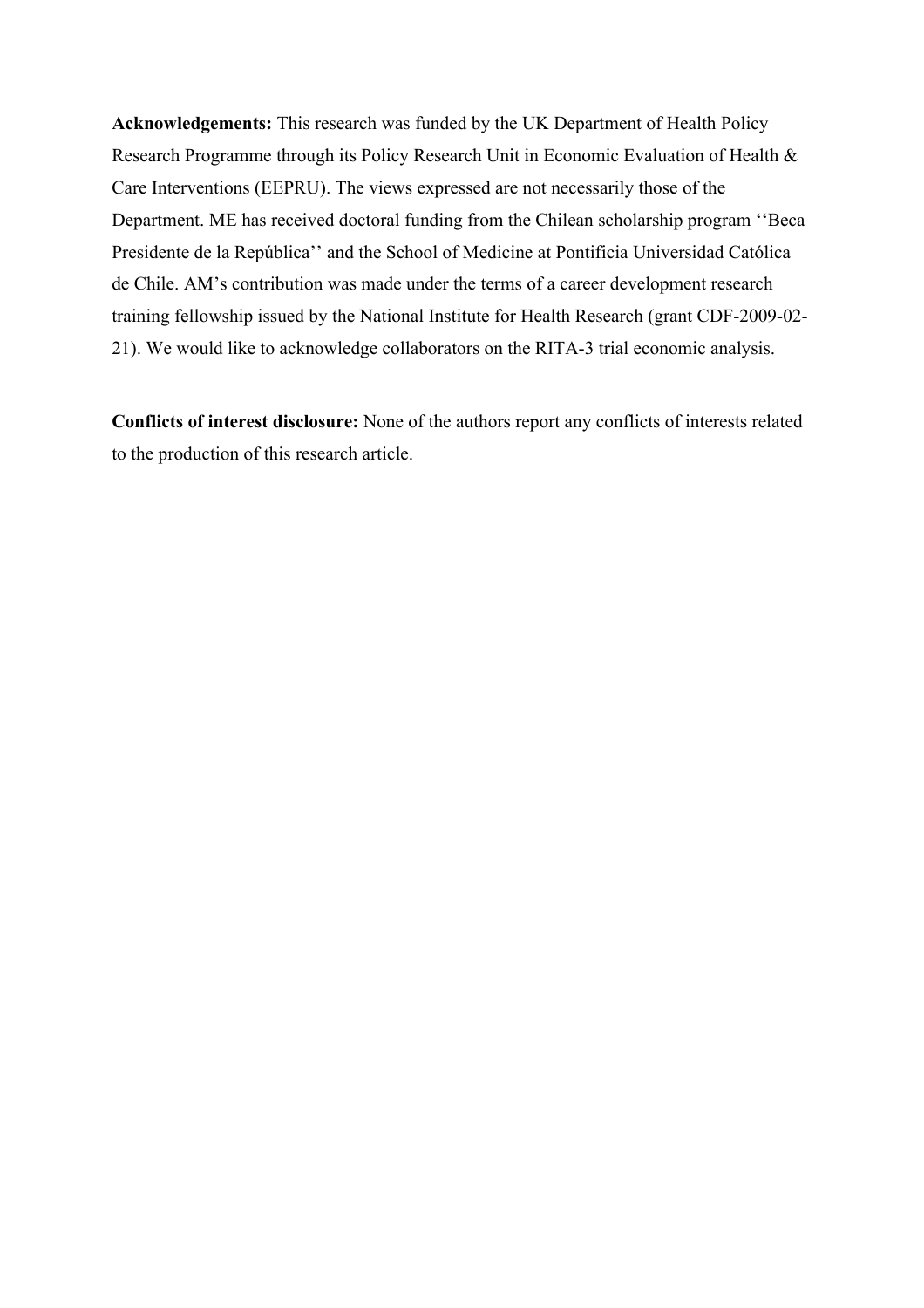### **FIGURES**

**Figure 1. Representation of average and individual expected incremental costs and effects in the costeffectiveness plane.**



Note: The graph has been adapted from Basu and Meltzer (2007). The line λ represents the cost-effectiveness threshold reflecting opportunity costs. The average point represents the mean incremental costs and effects compared to standard care at the origin. This indicates in this case that the alternative is not cost-effective (as it is located above the threshold line – its ICER is greater than  $\lambda$ ). Point 1 represents a subject for which the new strategy is not cost-effective, just as the average estimate. In contrast, point 3 shows and individual for which the new strategy is cost-effective (as they are located below the threshold line – their ICERs are less than  $\lambda$ ). Finally, point 2 shows the case of an individual where the new strategy is dominated by the standard (less effective and more costly).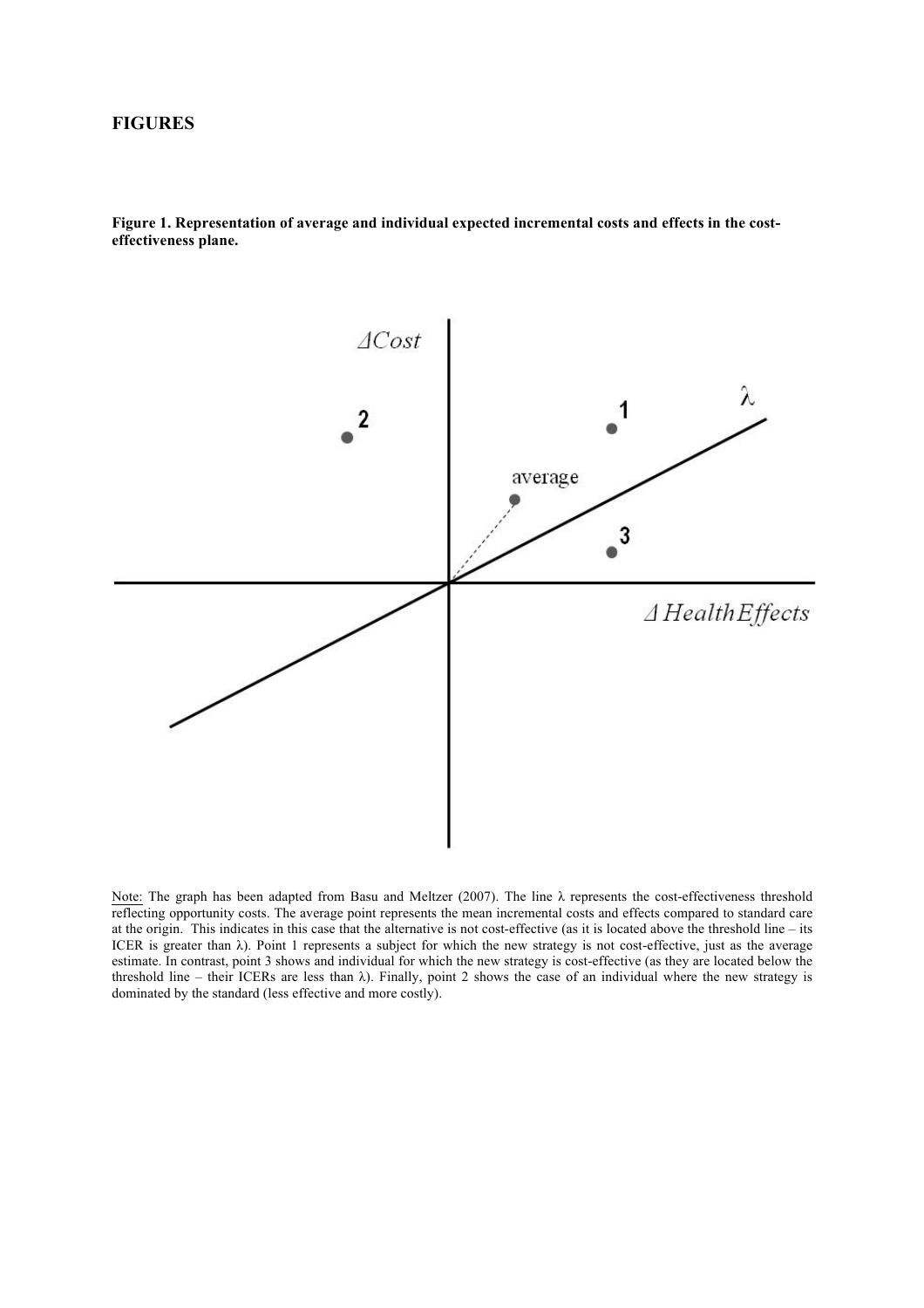**Figure 2. Trading off the centralised treatment decisions based on cost effectiveness and patient choice.** 



Note: The line λ represents the cost-effectiveness threshold. The central dot represents the average incremental costs and health effects of a new strategy compared with the standard. The oval represents the joint distribution of potential outcomes of individuals in terms of incremental costs and health effects. When making a centralised decision to reject the treatment on the basis of average cost-effectiveness (as the average ICER is above λ), When benefits are considered only in terms of changes in population health, individuals located in areas below the threshold line (for whom treatment would be costeffective) are considered social losses (who cannot benefit from treatment due to its rejection), whereas those located above the line are gains (society gains by restricting access to them).

Patients can be situated in one of the following areas according to their individual incremental costs and effects

A new treatment is more expensive and less effective

B new treatment is cheaper and less effective

C new treatment is cheaper and less effective and the incremental net health benefits are greater than zero

D new treatment is more expensive and more effective and the incremental net health benefits are smaller than zero

E new treatment is more expensive and more effective

F new treatment is cheaper and more effective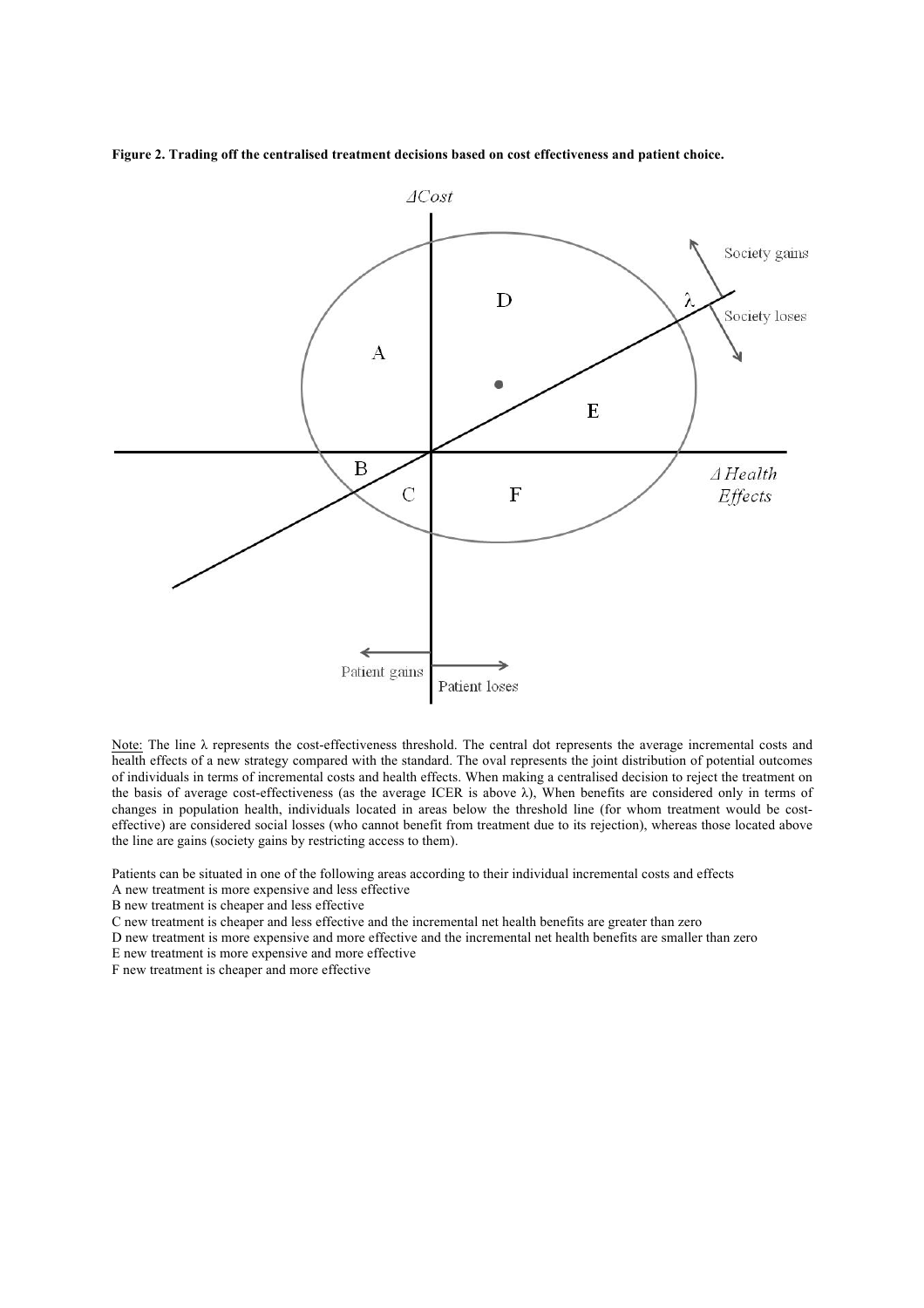



Note: The areas in Figure A represent the different location of individuals (j) for whom a rejection decision applies. Areas in Figure B illustrate individuals (k) for whom an adoption decision applies.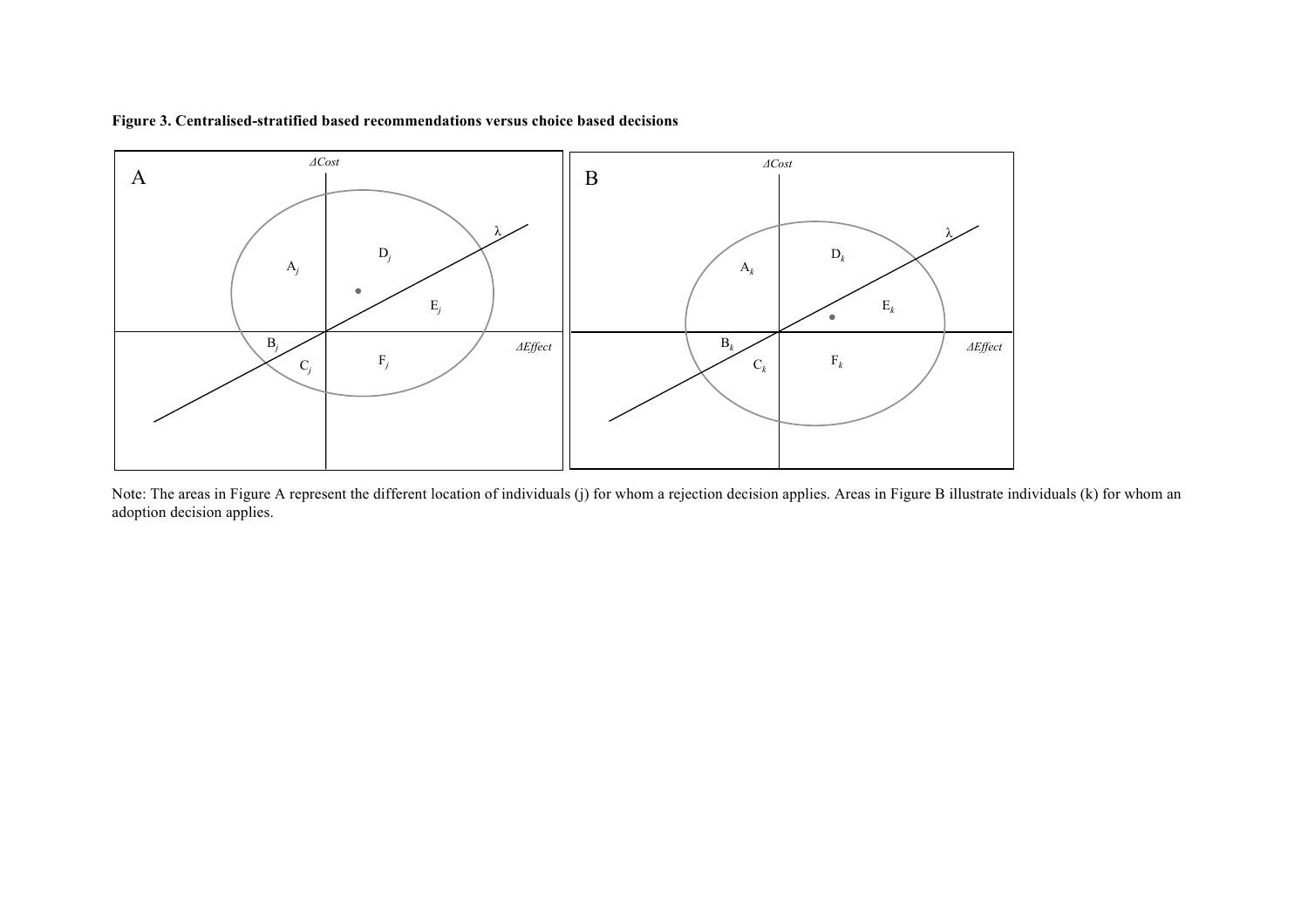